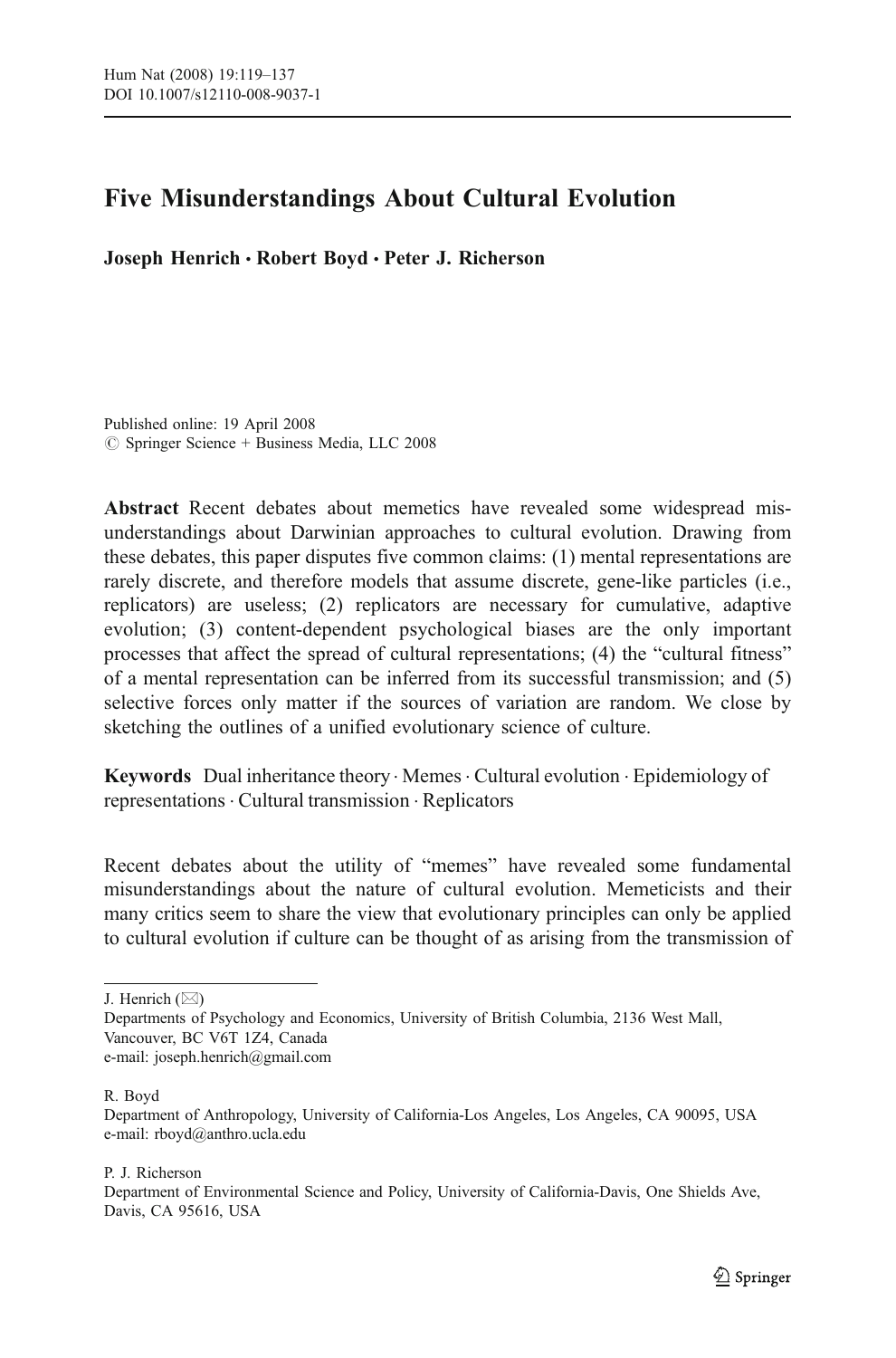gene-like replicators (Atran [2001](#page-15-0); Blackmore [1999](#page-15-0); Dennett [1995\)](#page-16-0). The memeticists believe that such particles (or at least close approximations) exist, and thus Darwinian reasoning—which has proven so useful in biology—can be applied to culture. Their critics argue that replicating particles do not exist, and therefore, that it is inappropriate to apply Darwinian ideas to culture. While we think that culture is clearly a Darwinian process (Mesoudi et al. [2004](#page-17-0), [2006b\)](#page-17-0), we argue that both camps have been misguided by an overly enthusiastic analogy between genes and culture.

Because much of culture can be understood in the most general sense as information stored in human brains—information that got into those brains by various mechanisms of social learning—we think that population-dynamic concepts and evolutionary models are extremely useful for understanding how such processes work. But, and this is a big "but," we maintain that constructing appropriate models of cultural evolution demands that close attention be paid to the psychological and social processes involved. From this broader approach, both the memeticists and their critics labor under a number of recurrent misunderstandings about cultural evolution. Here we focus on these five:

- 1. Mental representations are rarely discrete, and therefore models that assume discrete, gene-like particles (i.e., replicators) are useless (Atran [2001](#page-15-0)).
- 2. Replicators are necessary for cumulative, adaptive evolution (Dawkins [1976,](#page-16-0) [1982\)](#page-16-0).
- 3. Content-dependent psychological biases are the only important processes that affect the spread of cultural representations (Sperber [1996\)](#page-17-0).
- 4. The "cultural fitness" of a mental representation can be inferred from its successful transmission through the population.
- 5. Selection can only occur if the sources of variation are random (Pinker [1997\)](#page-17-0).

These assertions are often used to dismiss whole categories of thinking about cultural evolution. For example, some anti-memeticists have suggested that if there are no cultural replicators, or if selection requires random variation, researchers interested in the distribution of representations can ignore cultural evolutionary models that assume discrete traits (Atran [2001;](#page-15-0) Boyer [1994](#page-15-0)). Or, as some memeticists have suggested, if cultural replicators exist and are operating in cumulative evolution, one can ignore a lot of complicated mathematical theorizing it's just natural selection, after all (Blackmore [1999](#page-15-0); Dennett [1995\)](#page-16-0). However, none of these claims is correct. In the rest of this paper, we will try to convince you of these facts.

### Discrete Replicator Models of Cultural Inheritance can be Useful Even if Mental Representations are Never Discrete

A great deal of work on cultural evolution assumes that cultural traits can be modeled as discrete, gene-like entities that are faithfully transmitted from one individual to another. Memeticists like Blackmore ([1999\)](#page-15-0) and Aunger [\(2002\)](#page-15-0) believe cultural representations or, as they prefer, *memes* must be particulate for cumulative cultural change to occur. Cultural evolutionary theorists (e.g., Boyd and Richerson [1995;](#page-15-0) Cavalli-Sforza and Feldman [1981;](#page-16-0) Henrich and Boyd [1998;](#page-16-0) Rogers [1989](#page-17-0)) 2 Springer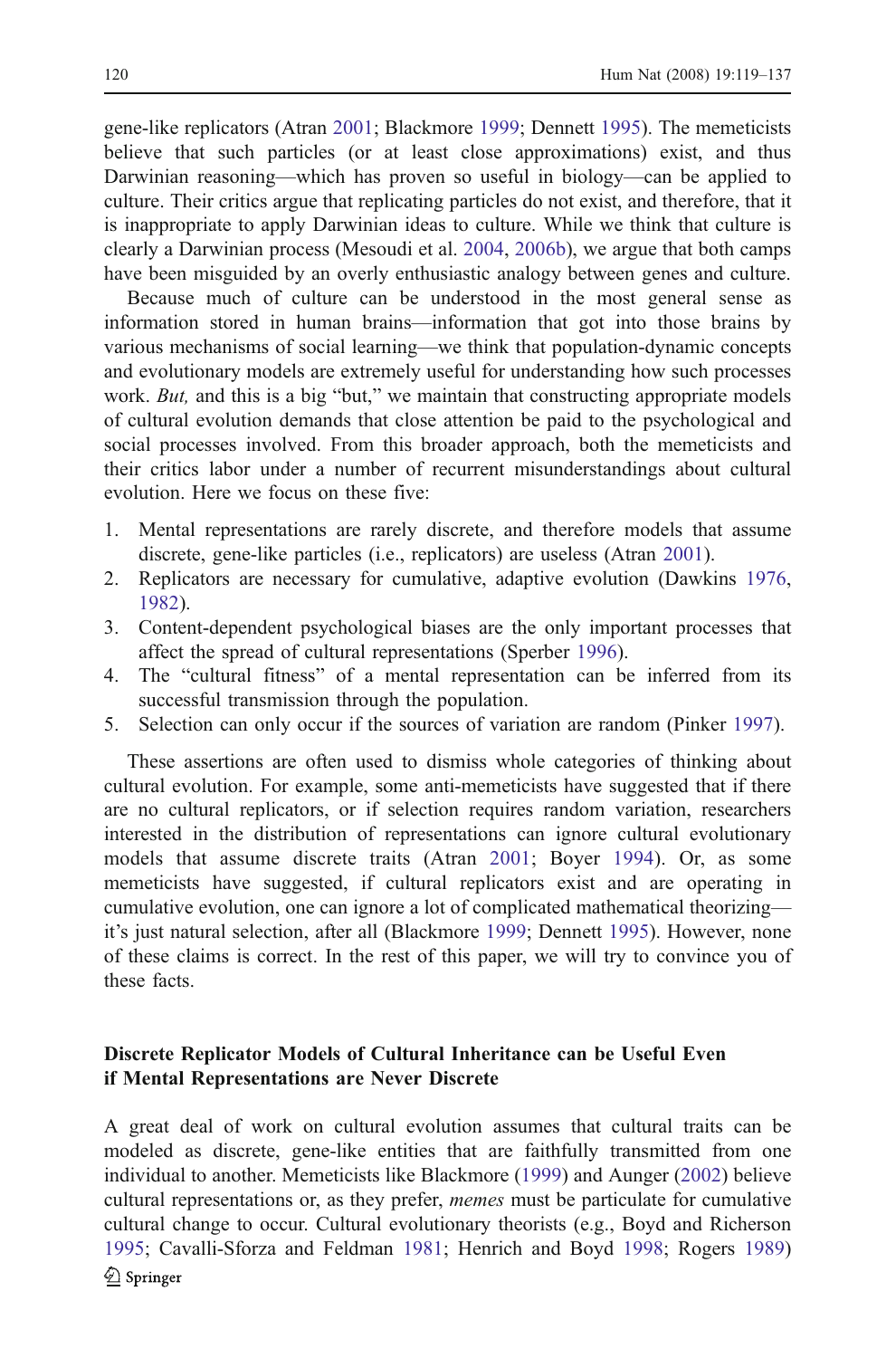have devoted much effort analyzing models of cultural evolution in which cultural traits are assumed to be discrete—although it is sometimes overlooked that these theorists have also spent a substantial amount of effort analyzing the evolution of continuous (non-discrete) cultural traits.

Cognitive anthropologists have criticized such "replicator approaches," arguing that such thinking is at variance with two observations. First, Atran [\(2001](#page-15-0), [2002](#page-15-0)) has suggested that there is no evidence that the mental representations that underpin cultural traits are discrete, gene-like entities. Instead, he argues that mental representations are continuously graded entities. Second, Sperber ([1996\)](#page-17-0), Atran [\(2001](#page-15-0)), and Boyer [\(1999](#page-15-0)) emphasize that, unlike genes, ideas are not transmitted intact from one brain to another. Instead, the mental representations in one brain generate observable behavior, a "public representation" in Sperber's terminology. Someone else then observes this public representation, and then (somehow) infers the underlying mental representation necessary to generate a similar public representation. The problem is that there is no guarantee that the mental representation in the second brain is the same as it is in the first. Any particular public representation can potentially generate an infinite number of mental representations in other minds. Mental representations will be replicated from one brain to another only if most people induce a unique mental representation from a given public representation. Moreover, inferential processes often systematically transform mental representations, so that unlike genetic transmission, cultural transmission is highly biased toward particular representations. Following Sperber [\(1996](#page-17-0)), we call the representations favored by processes of psychological inference (including storage and retrieval) "cognitive attractors."<sup>1</sup>

While the nature of the cognitive processes that give rise to social learning are very much a matter of debate (e.g., Rosenthal and Zimmerman [1978](#page-17-0); Tomasello [1996;](#page-17-0) Whiten [2000](#page-17-0)), we think it is quite likely that the general picture painted by Sperber, Boyer, and Atran is correct—cultural transmission does not involve the accurate replication of discrete, gene-like entities. Nonetheless, we also believe that models which assume discrete replicators that evolve under the influence of naturalselection-like forces can be useful. In fact, we think such models are useful because of the action of strong cognitive attractors during the social learning.

The reason is simple: cognitive attractors will rapidly concentrate the cultural variation in a population. Instead of a continuum of cultural variants, most people will hold a representation near an attractor. If there is only one attractor, it will dominate. However, if, as seems likely in most cases, attactors are many, other selective forces will then act to increase the frequency of people holding a representation near one attractor over others. Under such conditions, even weak selective forces ("weak" relative to the strength of the attractors) can determine the final distribution of representations in the population.

Henrich and Boyd [\(2002](#page-16-0)) analyze a simple mathematical model to show that this verbal reasoning is cogent. In this paper we represent each individual's mental

<sup>1</sup> In recent years our views and those of Sperber, Atran, and Boyer have largely converged. However, perhaps owing to their important contributions on numerous fronts, a legacy of published claims about the problems with formal models and the nature of cultural traits continues to sow confusion among many, especially those not well equipped to digest mathematical models.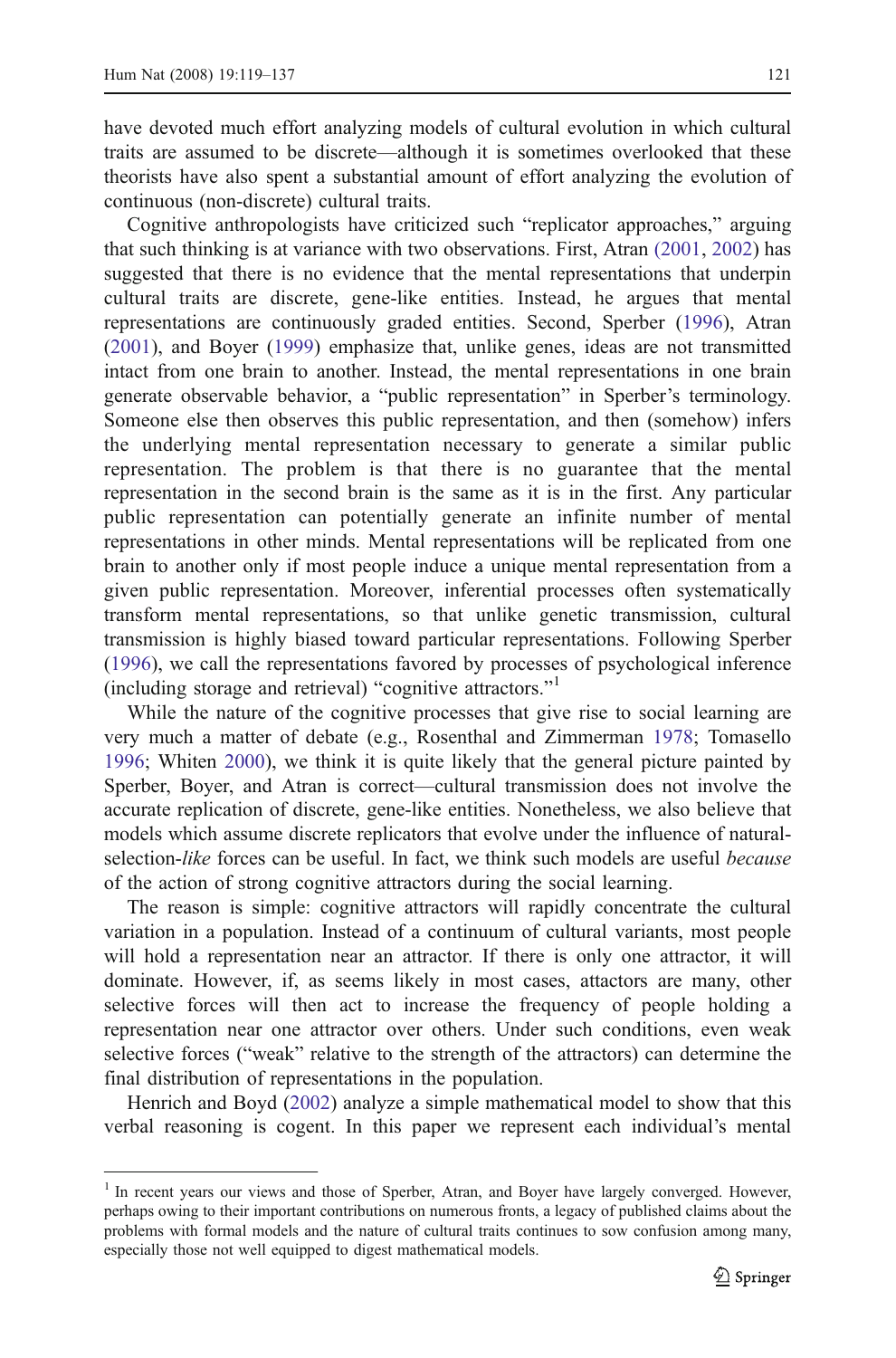representation as a numerical value  $(x)$  between zero and one. For example, x might represent an individual's beliefs about the moon. Individuals with  $x=0$  perceive the moon as a self-aware, conscious entity with goals, emotions, and motivations—thus the moon's behavior can be understood using folk psychology (Leslie [1994\)](#page-16-0). In contrast, individuals with  $x=1$  see the moon as simply a big rock, lacking goals, consciousness, and emotions. These individuals attribute the moon's color, shape, and movement to the effects of non-agentic interactions with light and the gravity of other mindless bodies, governed by physical laws that operate throughout the universe. Now, it is possible to imagine moon-concepts that mix these poles ( $0 \le x \le 1$ ). One could believe, for example, that the moon's movement and shape are out of its control (governed by physical laws), while its color or hue expresses its mood, which in turn influences the weather. Or, perhaps the moon's color is 23% controlled by its emotions and 77% controlled by the laws of light refraction. One might also believe that on Tuesdays and Thursdays the moon is a goal-oriented agent; on Mondays, Wednesdays, and Fridays the moon is a big rock; and on the weekends these two alternate minute by minute. Such beliefs might seem odd to us because they violate intuitive expectations, which is why cognitive attractors might transform them. In contrast to intermediate concepts (x values),  $x=1$  or 0 is "easier to think." The formal model described here uses a one-dimensional representation of  $x$ , but this easily extends to the *n* dimensions needed to capture the above example.

Individuals in the model acquire their mental representations by observing the behavior of others. Two cognitive mechanisms affect this learning process. First, inferential transformation captures the manner in which cognitive processes of acquisition, storage, and retrieval alter mental representations in ways to favor some representations over others—cognitive attactors. Because the two extreme representations—"moon as person" and "moon as rock"—are easier to think, they act as cognitive attractors in our example. Individuals who observe behaviors that result from intermediate representations tend to infer mental representations closer to one of the two attractors. The second process, selective attention, captures the tendency for individuals to pay particular attention to some individuals more than others. For example, it could be that in a modern environment, where the representations favored by science are prestigious, people who hold the "moon as rock" representation are more successful than those who hold the alternative, and thus they attract more attention (and are more likely to be learned from). Finally we assume the effects of inferential transformation are *much stronger* than the effects of selective attention.

Figure [1](#page-4-0) shows what happens to the distribution of mental representations. In the underlying simulation, we assumed every mental representation is equally common initially (this has no impact on the results). The effects of inferential transformation dominate the early part of the trajectory, rapidly causing almost everyone to have a representation close to one of the two attractors. Once everyone is clustered around one of the two attractors, the rest of the trajectory is dominated by the effects of selective attention. In Henrich and Boyd ([2002\)](#page-16-0) we showed analytically that, as long as there are multiple attractors, the resulting population dynamics and the final distribution of mental representations are *closely approximated by a discrete-trait* replicator dynamics model in which the discrete traits are the strong attractor locations. This result is confirmed by the simulations results shown in Fig. [1.](#page-4-0) 2 Springer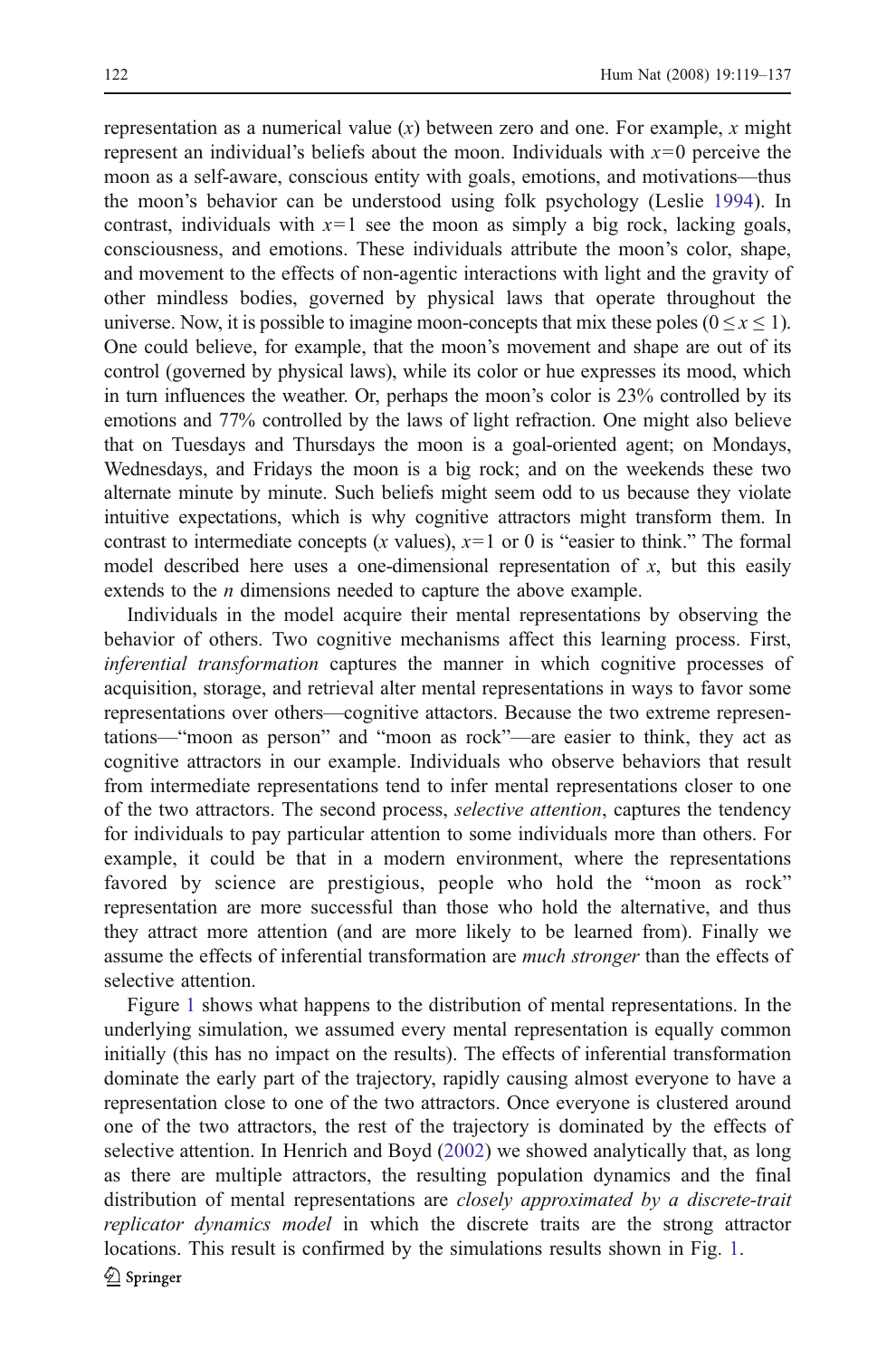<span id="page-4-0"></span>

Fig. 1 Results from the simulation model described in the text. The two strong cognitive attractors are located at 1 and 0 (along Representation value). The overall evolution of the population is well approximated by a discrete model in which only weak selective forces are present

Two conclusions are important here: First, the selective processes (i.e., paying attention to certain individuals) that generate cumulative adaptive evolution do not depend on replication, fidelity, or longevity. This model shows that a replicatorapproximating process can arise and lead to cumulative adaptation even when representations are non-discrete and are transformed during every acquisition. You do not need to assume gene-like replicators exist to deploy replicator dynamics. Second, we showed that the stronger the inferential transformations, the better the replicator-dynamics approximation. Therefore, contrary to the common assumption that a rich cognitive architecture relegates the selective process to a limited importance, we showed that such assumptions imply that selective processes will be critical to understanding the epidemiology of representations.

The above claims should *not* be interpreted as asserting that understanding cognitive attractors and our rich cognitive architecture is unimportant for understanding cultural evolution. In the above model, it is the attractors that create quasi-discrete representations for selective forces to act on. What the analysis does show is that if one believes human cultural transmission is substantially influenced by potent attractors and rich cognition, one must also recognize the potential importance of selective forces (even weak ones) in influencing cultural evolutionary outcomes and the potential utility of replicator models, even though actual mental representations may not be discrete.

Claidiere and Sperber [\(2007](#page-16-0)) have clarified and extended the scope of the above findings using additional simulations. Their exploration confirms that replicator dynamics remains a good approximation even when (1) attractors are moderately strong and (2) selective forces are not at their maximum at any of the attractors. In this second situation, the strong attractors become replicator-like and the attractor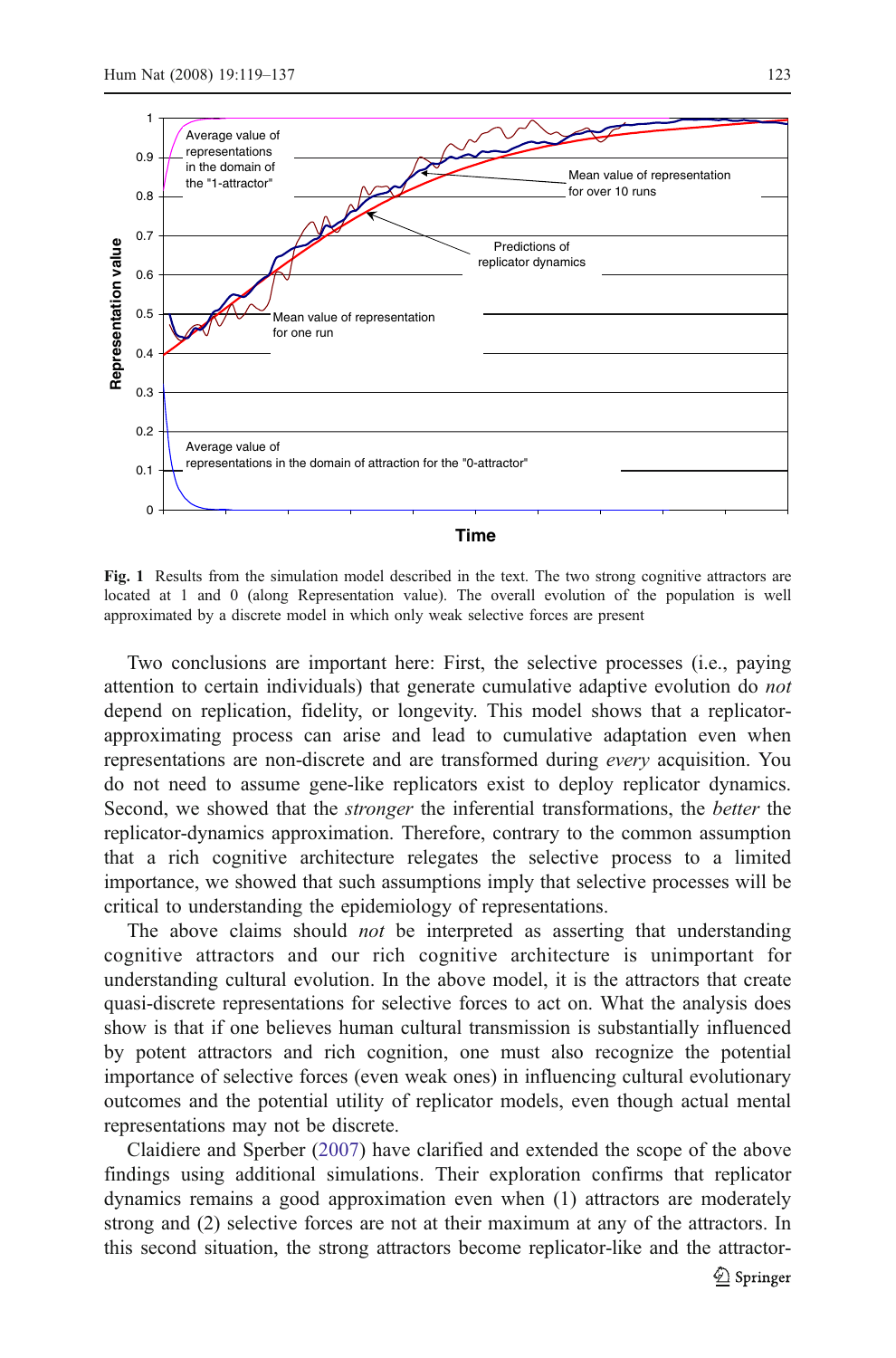replicator with the greatest impact on selective forces (e.g., that which most increases success) ultimately spreads through the population in a process captured by replicator dynamics. However, their analysis also emphasizes that adding substantial noise (stochasticity) to the transmission process makes replicator dynamics a poor approximation, although selective forces remain important in understanding the evolutionary dynamics and final distribution of representations. Such situations require the classical continuous-trait models of cultural transmission (Boyd and Richerson [1985;](#page-15-0) Cavalli-Sforza and Feldman [1981](#page-16-0)). In the next section, we show how natural selection has equipped learners to cut through such transmission noise using conformist and blending algorithms, and we discuss how such learning biases favor the emergence of cumulative adaptive cultural evolution.

### Replicators are not Necessary for Cumulative, Adaptive Cultural Evolution

Much confusion about cultural evolution traces to Dawkins's [\(1976](#page-16-0), [1982](#page-16-0)) argument that discrete, accurately copied, long-lived "replicators" are necessary for cumulative, adaptive evolution. Dawkins argues that self-replicating entities are a requirement for cumulative evolution and must have the following characteristics:

Fidelity. The copying must be sufficiently accurate that even after a long chain of copies the replicator remains almost unchanged.

Fecundity. At least some varieties of the replicator must be capable of generating more than one copy of themselves.

Longevity. Replicators must survive long enough to affect their own rate of replication.

This argument has been repeated and elaborated by Dennett ([1995\)](#page-16-0), Blackmore [\(1999](#page-15-0)), Aunger ([2002\)](#page-15-0), among others, and has convinced many people that discrete, gene-like particles are a requirement for adaptive cultural evolution.

While we agree that the existence of replicators is *sufficient* for cumulative adaptive evolution, they are not necessary. Any process of cultural transmission that leads to accurate replication of the average characteristics of the population will work. Accurate replication at the level of the gene (or meme) will have this effect, but accurate replication at the population level can arise for other reasons as well. Here are two examples.

Henrich and Boyd [\(2002](#page-16-0)) analyze a discrete trait model with very inaccurate transmission. They assume that there are two mental representations, A and B. As before, mental representations are transmitted when one individual observes the behavior of a second individual and attempts to infer the underlying mental representation that gave rise to that behavior. Now, however, we assume that this process is very inaccurate—individuals make the wrong inference with probability  $m$ . Formally,  $m$  plays a role identical to mutation in a genetic model. Genes are replicators because m is tiny, say  $10^{-6}$ . Here we are going to assume that m is a big number like 0.2. When  $m=0.5$  there is no transmission at all, so  $m=0.2$  represents very low fidelity transmission. Thus, if nothing else were going on, cumulative adaptive evolution would be extremely unlikely. However, we also assume that individuals have a psychological propensity for *conformist transmission*, an 2 Springer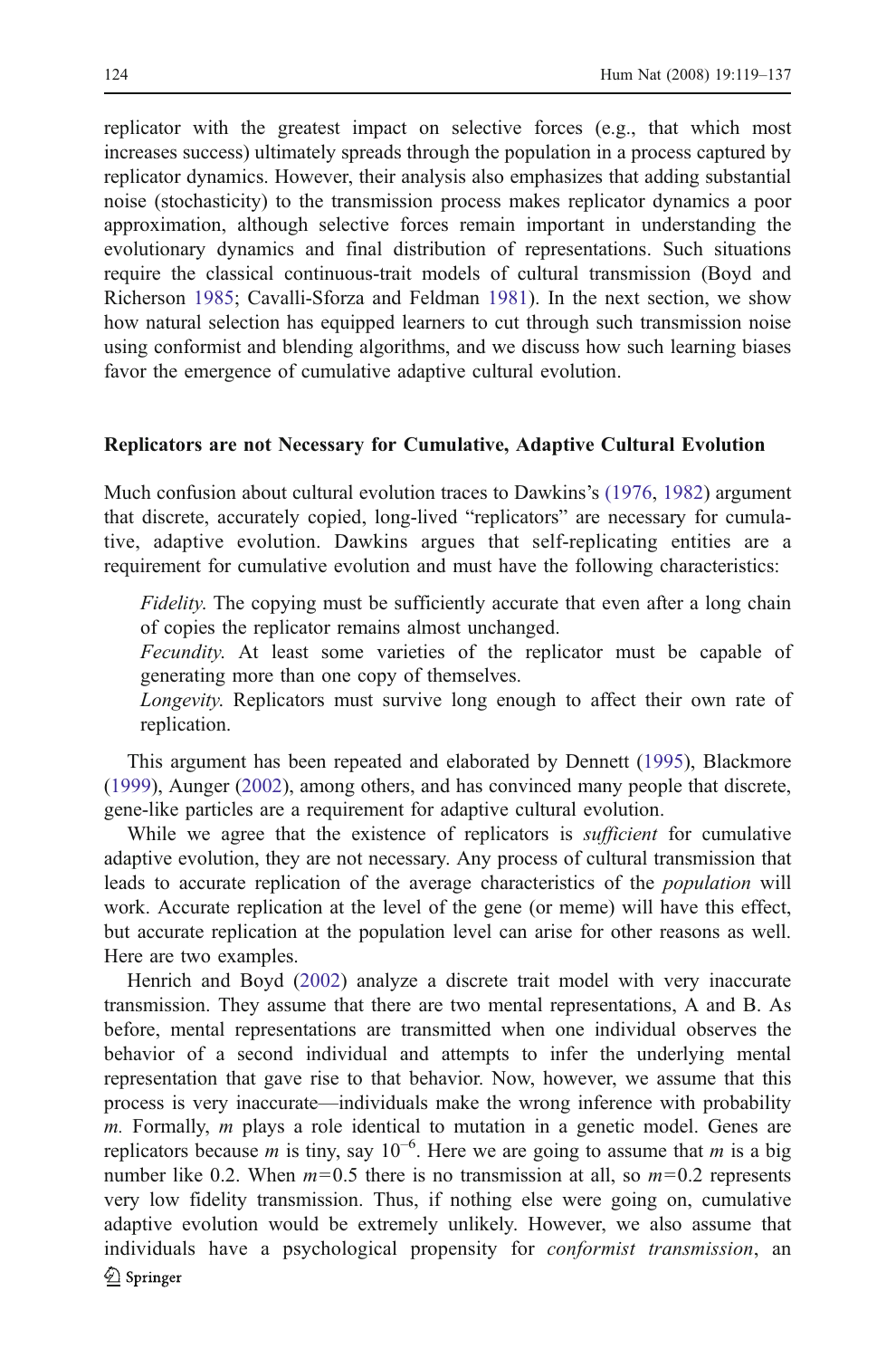assumption that is both theoretically and empirically well grounded (see below). Suppose that each learner selects  $n$  different individuals to learn from. For each individual, the learners attempt to infer what the underlying mental representation is (either A or B) but make an error with probability  $m$  for each inference. Based on these inferences, they then adopt what they think is the most common representation in their sample. For example, suppose a learner selects five individuals. Three of these five hold mental representation A, and the remaining two hold B. If our learner estimates all five accurately, he will adopt A. If he gets one of two holding B incorrect (and the rest correct), he will still adopt A. But, if he gets one of the three holding A wrong, he will adopt B. Our results show that conformist transmission effectively corrects even large errors in transmission, even when the inferential/ transmission channel is 60% noise. The reason for this is simple: errors have a bigger effect on populations in which one mental representation is common than in populations in which both mental representations have similar frequencies. However, when one representation is common, the conformist effect is also stronger and thus systematically corrects for the effect of errors. Although this model is limited to two traits, there is no reason to suspect that the insights derived are similarly limited. Conclusion: fidelity of replication is not required for cumulative adaptation.

Here is a second example. For more than 25 years cultural evolutionary theorists have analyzed blending models of cultural evolution (e.g., Cavalli-Sforza and Feldman [1981;](#page-16-0) Boyd and Richerson [1985:](#page-15-0)71–79). In such models, no mental representations are replicated, but nonetheless cumulative evolution is possible. To see this, suppose that in deciding what length to make his arrow, a hunter samples  $n$  models from a larger population and adopts as his mental representation (his arrow length) the average of the lengths of the *n* models. Suppose  $n=3$ , and the arrow lengths of the three models are 16 cm, 20 cm, and 21 cm. This means the hunter adopts an arrow length of 19 cm. Note, this 19-cm meme is *not* represented among the *n* individuals sampled—there is no replication, fecundity, or longevity. If we further assume that in selecting their  $n$ models, individuals preferentially focus on the best hunters, and that proximity to the optimal arrow length (say 20 cm) contributes to a hunter's success (on average), then blending will generate adaptive evolution on arrow length. Laboratory experiments involving incentivized decisions indicate that such success-biased blending processes are likely a reasonable approximation for some form of cultural transmission (McElreath et al. [2005](#page-17-0); Mesoudi [2008](#page-17-0); Offerman and Sonnemans [1998\)](#page-17-0).

Neither of these mechanisms results in the same kind of relatively "frictionless" adaptation as genetic replication. Highly accurate, unbiased, genetic replication allows minute selective forces to generate and preserve adaptations over millions of years. Error-prone cultural replication, even when "corrected" by a conformist bias, imposes modest, but still significant forces on the cultural composition of the population. Similarly, blending inheritance rapidly depletes the variation in a population necessary for selective processes such as prestige-biased transmission to have an effect. But, because the inferential processes that underlie cultural transmission are noisy, it is likely that they can maintain lots of variation. However, this also means that they are likely to create evolutionary forces that act to change the mean, and thus compete with selective forces.

The contrasts between cultural and genetic evolution provide more reasons, not fewer, for analyzing formal cultural evolutionary models. The forces that are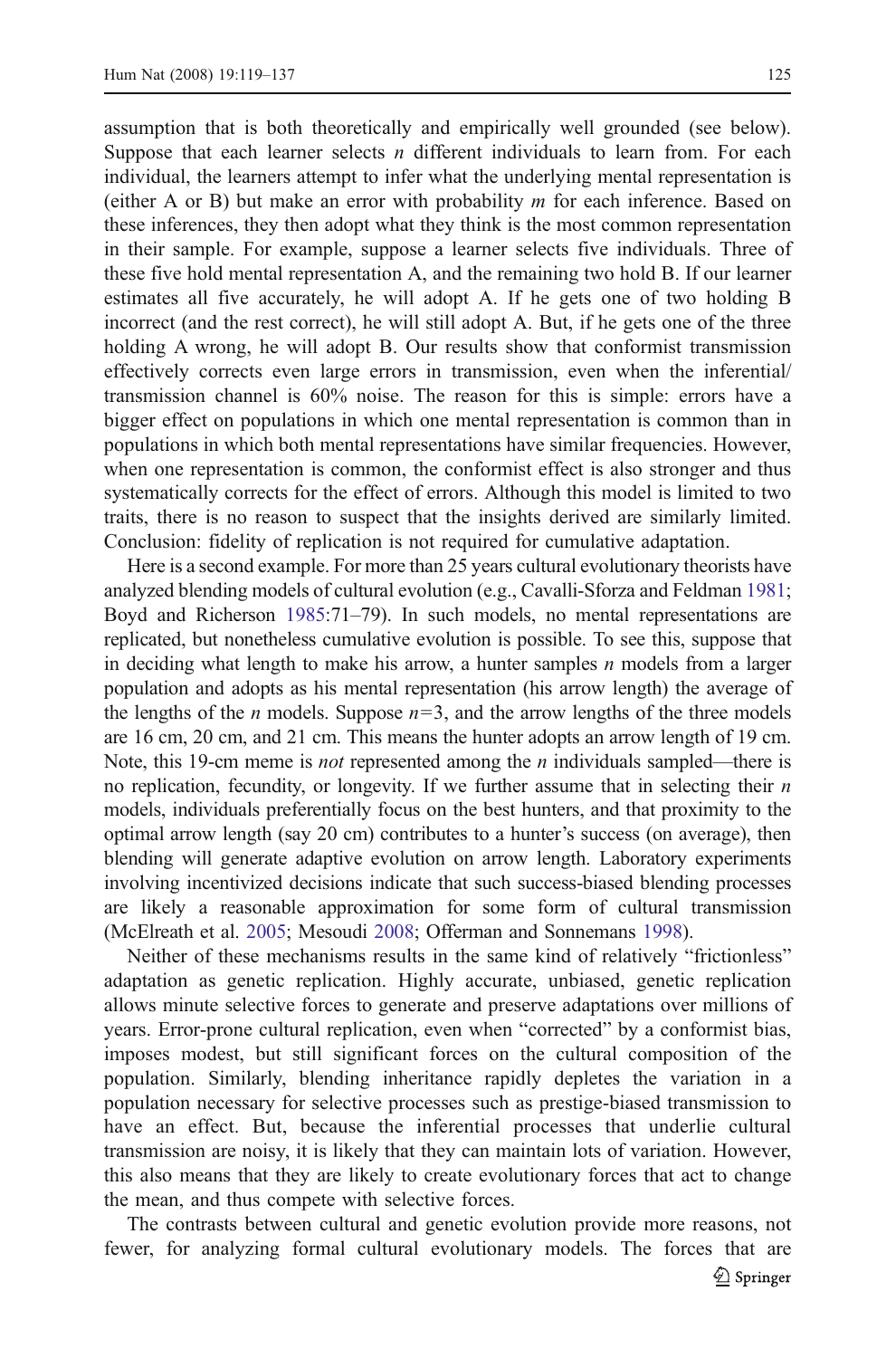important for understanding cultural evolution (such as non-random errors and blending) are likely not the same forces that are important for understanding genetic evolution. Population-based models of cultural evolution can be useful, but they have to pay careful attention to these differences.

## Content-Dependent Psychological Biases are not the Only Processes that Affect the Spread of Cultural Traits

Content bias, or how the content of memes "fit into" the cognitive structure of human minds, is not the only important process for understanding cultural evolution (Bover [1994](#page-15-0), [1999\)](#page-15-0).<sup>2</sup> Genetically maladaptive memes about religion, food taboos, ghosts, and so on, may readily spread because of their ability to exploit aspects of human psychology in ways that make them more likely to be acquired, stored, and transmitted. However, summarizing evidence from across the social sciences, Henrich and Gil-White ([2001\)](#page-16-0) show that humans are quite selective in picking the individuals they will learn from, or be influenced by ("imitate," if you will). Human psychology seems geared up to selectively extract useful (locally adaptive) information from the individual(s) most likely to possess such information. Skill, success, and prestige all make individuals substantially more likely to be learned from, or imitated. This psychological propensity for "model selectivity" seems to operate across most, if not all, domains of culture (Henrich and McElreath [2006;](#page-16-0) Henrich and Henrich [2007\)](#page-16-0), from dialects and word choice to political opinions, suicide, food preferences, and technical innovations (such as using fertilizer). The classic literature on the diffusion of innovations (Rogers [1995](#page-17-0)) is a rich source of examples. This means that a meme's mimetic fitness (vs. genetic fitness) will depend jointly on how attractive its content is to human brains and how it affects an individual's likelihood of being selected as a cultural model by other individuals.

Consider the following example. In a fishing village on an Indonesian island, an old man is out fishing at night in small boat. The next morning he is found dead in his boat, which is filled with a massive catch. A rumor begins to spread that a demon-fish, common in local mythology, sucked out the man's soul because he was fishing at night. Individuals who believe this rumor stop fishing at night (which is often the most productive time to fish). For simplicity, we assume that individuals either believe the meme, or not. The variable  $p$  gives the frequency of individuals in this large village who believe the fish-demon has returned and do not fish at night. From the meme's perspective, the relative mimetic fitness of the demon-fish belief is  $\omega_f = \alpha + \gamma$ , while the relative mimetic fitness of not believing the rumor is  $\omega_n = \alpha + \varphi$ . The parameter  $\alpha$  is the baseline mimetic fitness,  $\gamma$  is the strength of the meme's content bias, and  $\varphi$  is the cost to an individual who bears it in terms of their likelihood of being selected as a cultural model by a learner. An individual's likelihood of being selected as a model is affected because not-fishing at night means

 $2$  Broadly, "content bias" refers to any situation in which a meme's representational content influences its likelihood of transmission. Such biases arise from the interaction of the representational content of the meme and human psychologies. While this includes reliably developing aspects of human psychology (e.g., incest aversion favoring favor ubiquitous oedipal narratives; Johnson and Price-Williams [1996](#page-16-0)), it also includes the "fit" between different memes, or different experiences and certain memes (cultural psychologies).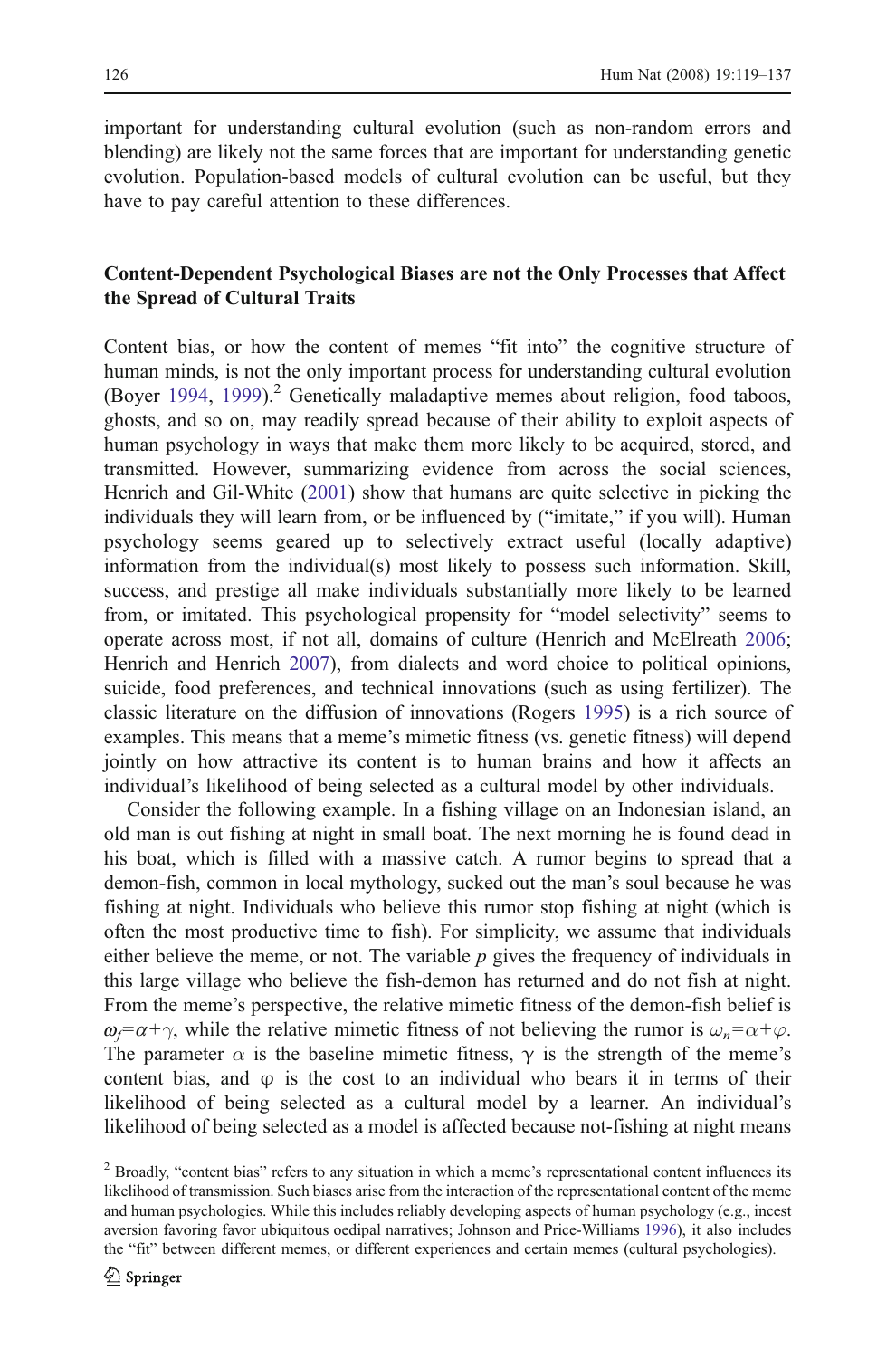fewer fish to sell, and thus less extra money for clothing, sugar, house maintenance, throwing feasts, and the children's health needs—all of which may make one more likely to be selected as a cultural model. Putting these expressions into standard replicator dynamics gives us

$$
\Delta p = p(1-p)[\gamma - \varphi]
$$

where  $\Delta p$  is the change in the frequency of rumor believers. This equation, as it stands, tells us that there are two potential stable equilibria: either everyone will come to believe the fish-demon story and cease all night fishing, or the success costs of not fishing will dominate and the rumor will not be favored in the long run. Clearly, just because the demon-fish story is fun to tell, easy to remember, built on widely believed local mythologies, and interacts with innate inferential machinery in interesting ways (Boyer [2001\)](#page-15-0) does not guarantee it will spread if possessing the belief makes one less likely to be selected as a cultural model.

The point of this example is to show that the human mind's tendency to focus attention preferentially on certain individuals (independent of mimetic content) means the usual approach to memetic reproduction is insufficient. It further means that whether a particular genetic-fitness-reducing meme can spread, and how far it will spread, depends on the details—the dynamics of which are best understood by formally modeling the social and psychological processes involved. No categorical claims based on hand-waving arguments about the relationship between genetic and mimetic fitness are likely to hold, as Rogers ([1989\)](#page-17-0) demonstrates. For example, just because something is transmitted "horizontally" within a generation tells us nothing the genetic adaptiveness of those memes. We should also note at this point that the appropriateness of tracking fitness from the perspective of the meme (assigning fitnesses to alternative memes) or to individuals (or groups) is merely a modeling convenience. For example, just as with genetic evolution, it is not "more correct" to view fitness in association with memes, individuals, or groups. As with genetic models, the above model can be fully derived from the perspective of individuals, rather than memes, by specifying the individual's tendency to transmit particular ideas, rather than from the meme's ability to transmit itself. Different fitness tracking systems may allow certain aspects of the problem to be studied more or less effectively, but they are all formally identical at some level (McElreath and Boyd [2007\)](#page-16-0).

### Successful Diffusion is not a Measure of Fitness

Authors who adopt the selfish meme concept often give us no causal idea of what actually bestows different "fitnesses" of alternative memes. How do we know whether a bit of a tune or a catch phrase is a fit meme? Often, it seems, only by asking whether the meme has successfully spread.

This is dangerous territory. Used in this way, natural selection is a useless, or even misleading, tautology. For example, a recessive gene causing a severe vision disorder called achromatopsia has spread to roughly 30% of the population on the Micronesian island of Pingelap. Sufferers of achromatopsia cannot see well under any circumstances, and they are especially disadvantaged in the bright sunlight of a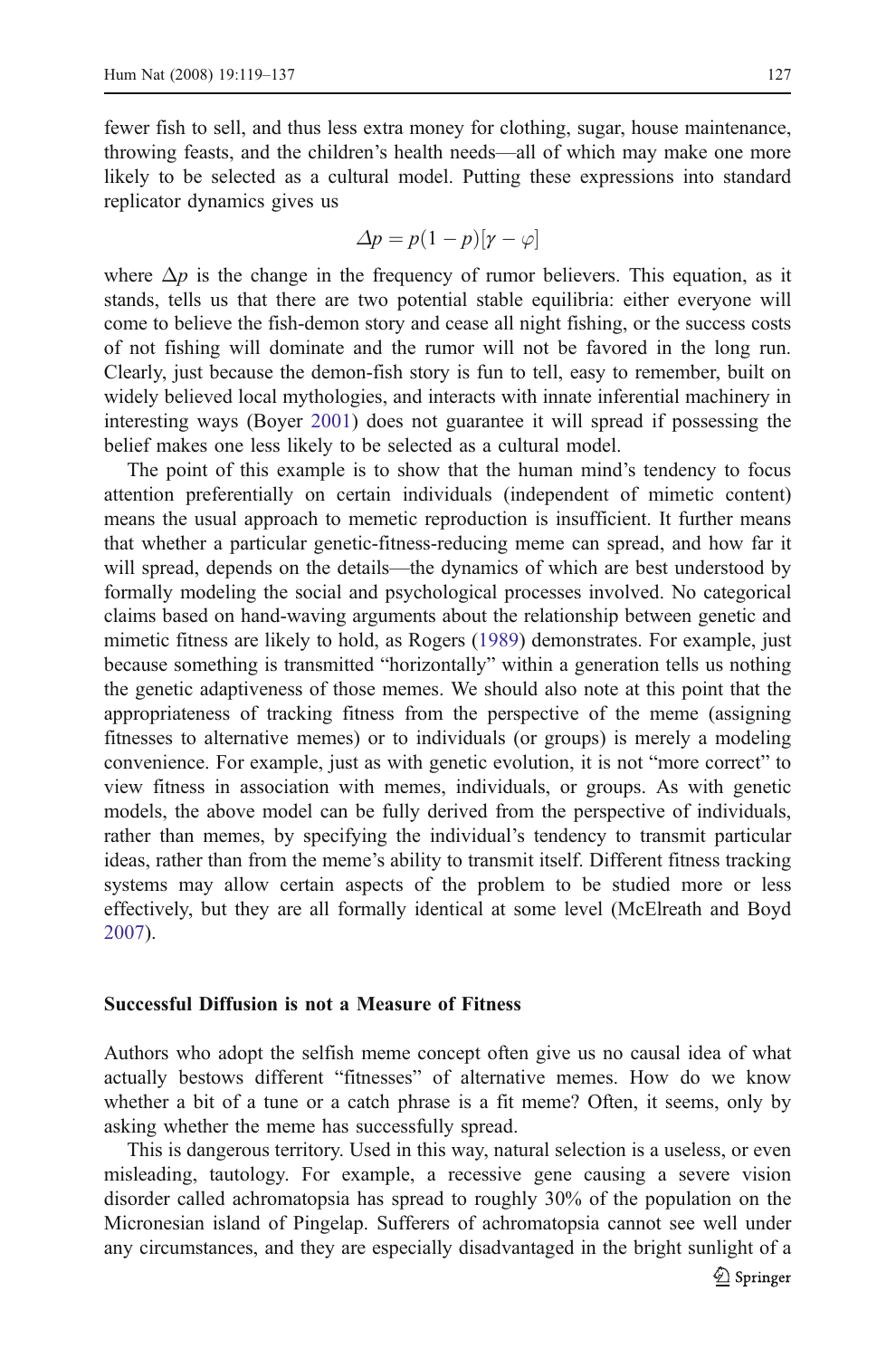tropical island. Nonetheless, there is no doubt that this gene spread on Pingelap because people who carried it had more descendants than those who didn't carry the gene. If we were to infer the relative fitness of the achromatopsia and normal alleles from this spread, we would conclude that the achromatopsia allele had higher fitness. However, this doesn't mean that achromatopsia was favored by selection, because the achromatopsia didn't *cause* their increased reproductive success. Rather, it seems that the gene was carried by members of a chiefly lineage whose social position allowed them to survive the aftermath of a severe typhoon that struck the island during the 1700s—it likely spread by a combination of drift and a chance covariation with social status. The same kinds of phenomena are likely at work in cultural evolution. Otherwise-deleterious or unattractive ideas and practices often spread because they happen to be statistically correlated with attractive individuals or successful groups. Why did the English language rapidly spread across North America during the eighteenth and nineteenth centuries? Certainly not because it is an intrinsically more attractive mode of expression than Cherokee or Apache. Rather, it spread because it happened to be associated with the military advantages, technological innovations, and infectious diseases that allowed English speakers to conquer the native cultures of North America. Similarly, the Western business suit has also spread across the world in the twentieth century not, we conjecture, because the four-in-hand tie is intrinsically more attractive than its many alternatives, but because it happens to be associated with the economic and military prowess of the West.

Evolutionary biologists escape this circularity in defining fitness because they have *independent* means of predicting which genetic variants are more fit. Peter and Rosemary Grant's [\(1986](#page-16-0)) famous studies of the evolution of beak depth in Galapagos finches illustrate how this works. During a severe drought, the birds evolved stouter beaks. We know this change is due to selection because the investigation showed that (1) large, tough seeds predominated during the drought, (2) finches with stouter beaks were better able to crack larger seeds, and (3) beak stoutness is heritable. Similarly, we know that the human pelvis was shaped by selection because we understand the biomechanics of bipedal locomotion.

Evolutionary biologists are also in the habit of subdividing their concepts selection especially—to create a rather diverse family of sub-concepts. These include classics like Darwin's two kinds of sexual selection as well as modern concepts like frequency- and density-dependent selection. The reason is that experimentalists are typically concerned, like the Grants, with concrete details. The concrete cases of selection involve everything that happens to heritably varying organisms as their daily lives unfold. An incredible variety of things can and does happen, and evolutionary biologists collect similar ones together using a rough-and-ready taxonomy to cope with the otherwise overwhelming diversity. Notice that we have been doing the same thing with the psychological forces that affect the distribution of representations. Attractors are different from conformity, and both are different from prestige-based imitation (see Richerson and Boyd [2005:](#page-17-0)69 for a taxonomy of forces).

These principles should also apply to the study of memes. The rapid spread of the New World's sweet potato throughout highland New Guinea during the 1700s is easy to understand. Sweet potatoes have higher yields and grow at higher altitudes than yams, the previous staple. People noticed these properties and avidly adopted the new crop. Here we have a causal theory that links evolved psychology (people  $\textcircled{2}$  Springer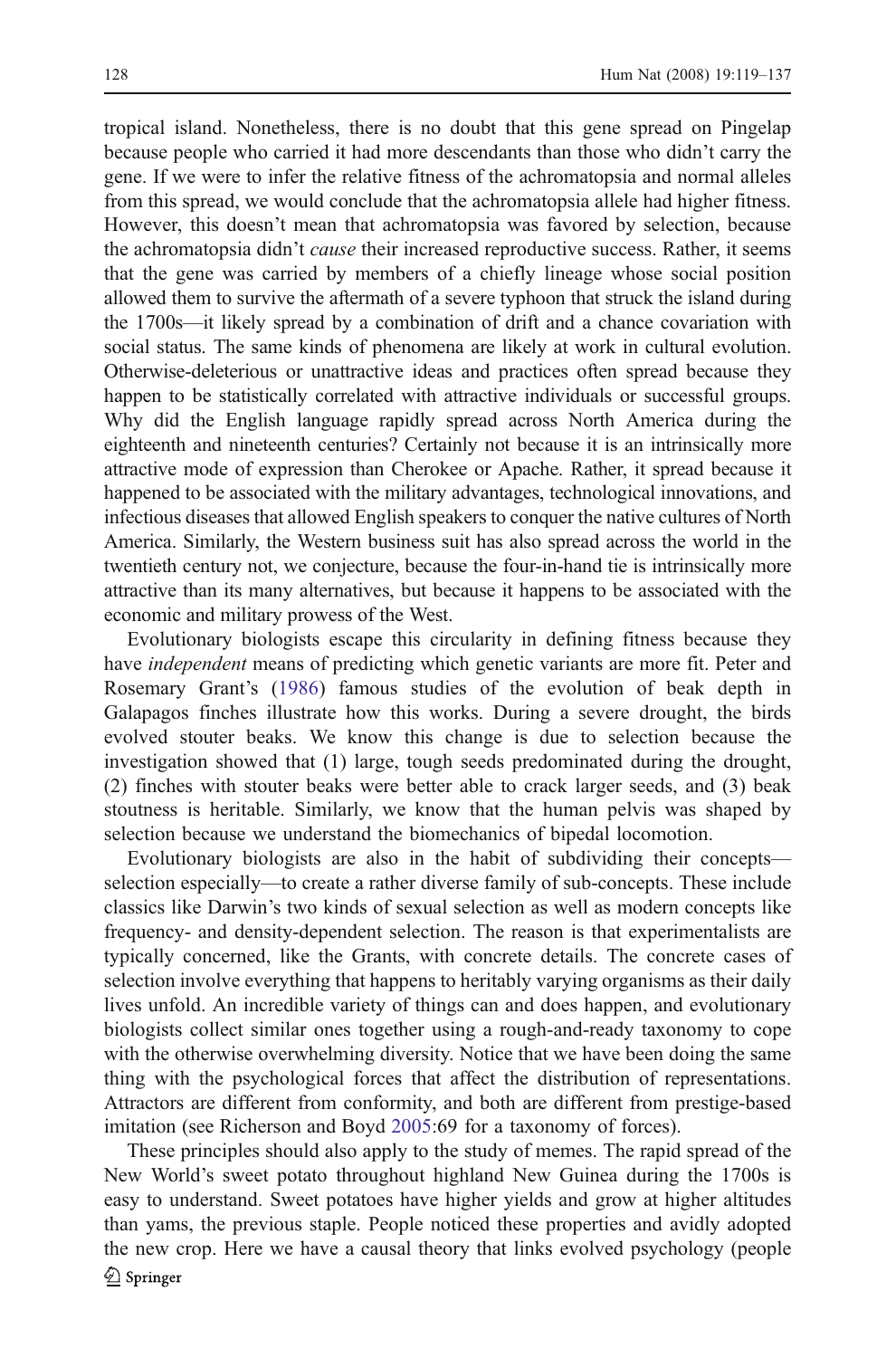like to be well fed) with the preference for one cultural variant over another. In many cases, however, it is difficult to predict which representations will spread because we do not understand much about the underlying psychological or ecological processes (but see, for example, Martindale [1975](#page-16-0); Rogers [1995](#page-17-0); Taylor [1996](#page-17-0)). Why do we like particular musical forms or literary devices? Why do some religious beliefs spread while others fail? Why do some religious beliefs spread in some groups (e.g., Christianity in Polynesia) even while they decline in their homelands (Christianity in Europe)?

Even for technological traits, there are many puzzles such as the fact that throughout New Guinea the idea of fletching arrows has never caught on, while just across the Torres Strait in Australia the idea of bows and arrows en toto never spread, or why the Tasmanians abandoned or never adopted bone tools, cold-weather clothing, barbed spears, and fishing during their ten thousand years of isolation (Henrich [2004](#page-16-0)). These questions are not unanswerable in principle, but meme theory, as it stands, seems ill-equipped to tackle them. We believe that constructing a full-fledged theory of cultural evolution requires considering a longish list of psychological, social, and ecological processes that interact to generate the differential "fitness" of cultural variants.

### Selection Does not Require Random Variation

Many people have argued that selection cannot affect cultural evolution because cultural variation, unlike genetic mutations, is not based on random copying errors. Instead, the argument goes, cultural changes are systematic, driven by attempts to innovate or by the cognitive machinery by which individuals make inferences about the beliefs of others, and this means selective processes are not important. For example, Pinker [\(1997:](#page-17-0)209) makes this argument in the following passage:

A meme impels its bearer to broadcast it, and it mutates in some recipients: a sound of a word, or a phrase is randomly altered. Perhaps, as in Monty Python's The Life of Brian, the audience of the Sermon on the Mount mishears "Blessed are the peacemakers" as "Blessed are the cheesemakers." The new version is more memorable and comes to predominate in the majority of minds. It too is mangled by typos and speakos and hearos, and the most spreadable ones accumulate, gradually transforming the sequence of sounds. Eventually, they spell out "That's one small step for man, one giant leap for mankind." I think you'll agree that this is not how cultural change works. A complex meme does not arise by the retention of copying errors.

We will agree that Pinker provides a pithy example showing why selection isn't everything. The problem is that he then concludes that it is nothing. If selection does not explain complex design in cultural evolution by *itself*, then it is of no importance. This is mistaken. There is no doubt that, as people acquire and modify beliefs, ideas, and values, the variation that is generated can be highly non-random, and these nonselective processes shape cultural variation. But so what? Selection occurs *anytime* there is heritable variation that affects survival or reproduction (transmission). It does not matter whether the variation is random. In cultural evolution, unlike genetic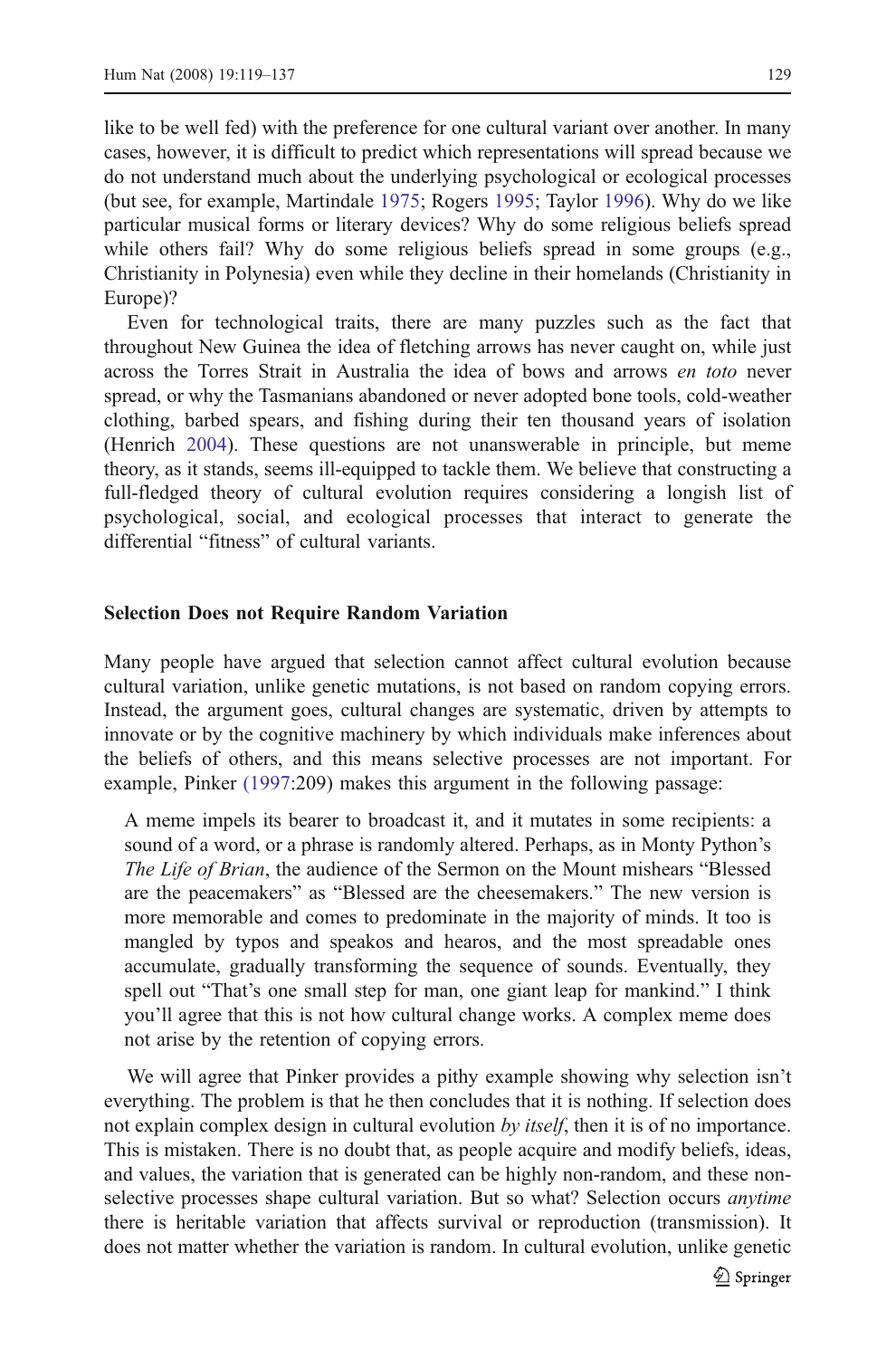evolution, natural selection may compete with other important directional processes created by human psychology. In any given case, whether one or another force will predominate is an empirical issue.

We also think that Pinker overestimates the importance of conscious problemsolving in innovation (also see Mesoudi et al. [2006a,](#page-17-0) [b\)](#page-17-0). Pinker [\(1997:](#page-17-0)209) writes that innovation occurs when "some person knuckles down, racks his brain, musters his ingenuity, and composes or writes or paints or invents something." This pervasive "Myth of the Heroic Inventor," as scholars of the history of technology called it (Basalla [1988](#page-15-0); Diamond [1997\)](#page-16-0), fails to sufficiently recognize (1) the central importance in the history of science and technology of luck, happenstance, and recombination, and (2) that most great inventors actually make only incremental additions to the existing or emerging capacities or understandings of their times. We leave a complete defense of these views to the existing historical works that have confronted this in detail (e.g., Basalla [1988](#page-15-0); Diamond [1997;](#page-16-0) Hager [2007](#page-16-0); Meyers [2007;](#page-17-0) Sneader [2005](#page-17-0); Williams [1987](#page-17-0)) but provide five illustrative examples here.

- 1. James Watt "invented" the steam engine in 1769 after repairing a Newcomen steam engine constructed 57 years earlier. This engine was modified from Thomas Savery's design of 1698, the components of which trace to seventeenthcentury Europe and thirteenth-century China. After dissecting the steam engine, famed historian Joseph Needham concluded that "No single man was the father of the steam engine; no single civilization either" (quotation from Basalla [1988\)](#page-15-0).
- 2. The discovery of penicillin, and the dawn of the age of antibiotics, began when Alexander Fleming returned from holiday to find that his Petri dishes had been contaminated with mold. Seeking to clean up his chronically messy laboratory, he dumped the whole batch of dishes into a laboratory sink where they sat until he retrieved an unsubmerged disk to show a visitor. He happened to notice that while the mold was growing fine, the staph was dead. Penicillin was discovered as a result of luck and messiness.
- 3. Establishing the germ theory of disease required obtaining pure cultures of bacteria. In the nineteenth century, dozens of researchers were trying to figure out how to do this, without success. Robert Koch solved the problem when, while cleaning up his laboratory, he ran across a half of a boiled potato that had been carelessly left for a few days. Koch noticed the growth of discrete reddish dots at different places on the white potato and realized that one needed a solid, not a liquid, medium. He went on to firmly link specific pathogens with specific diseases, and to develop his four postulates for making this link based on cultivating a pure culture (Hager [2007](#page-16-0)). None of this could have occurred without the carelessly left potato.
- 4. Edison's "invention" of the incandescent light bulb only improved on many other such bulbs patented between 1841 and 1878 by a wide variety of inventors. Of course, if you are from Britain, Sir Joseph W. Swan is the inventor of the incandescent light bulb, whereas if you are from Russia, it's A. N. Lodygin (Conot [1979\)](#page-16-0).
- 5. The Wright brothers' invention of the airplane built on existing manned gliders and unmanned powered airplanes. Their contribution was a recombinant of existing lines of technology (Diamond [1997\)](#page-16-0).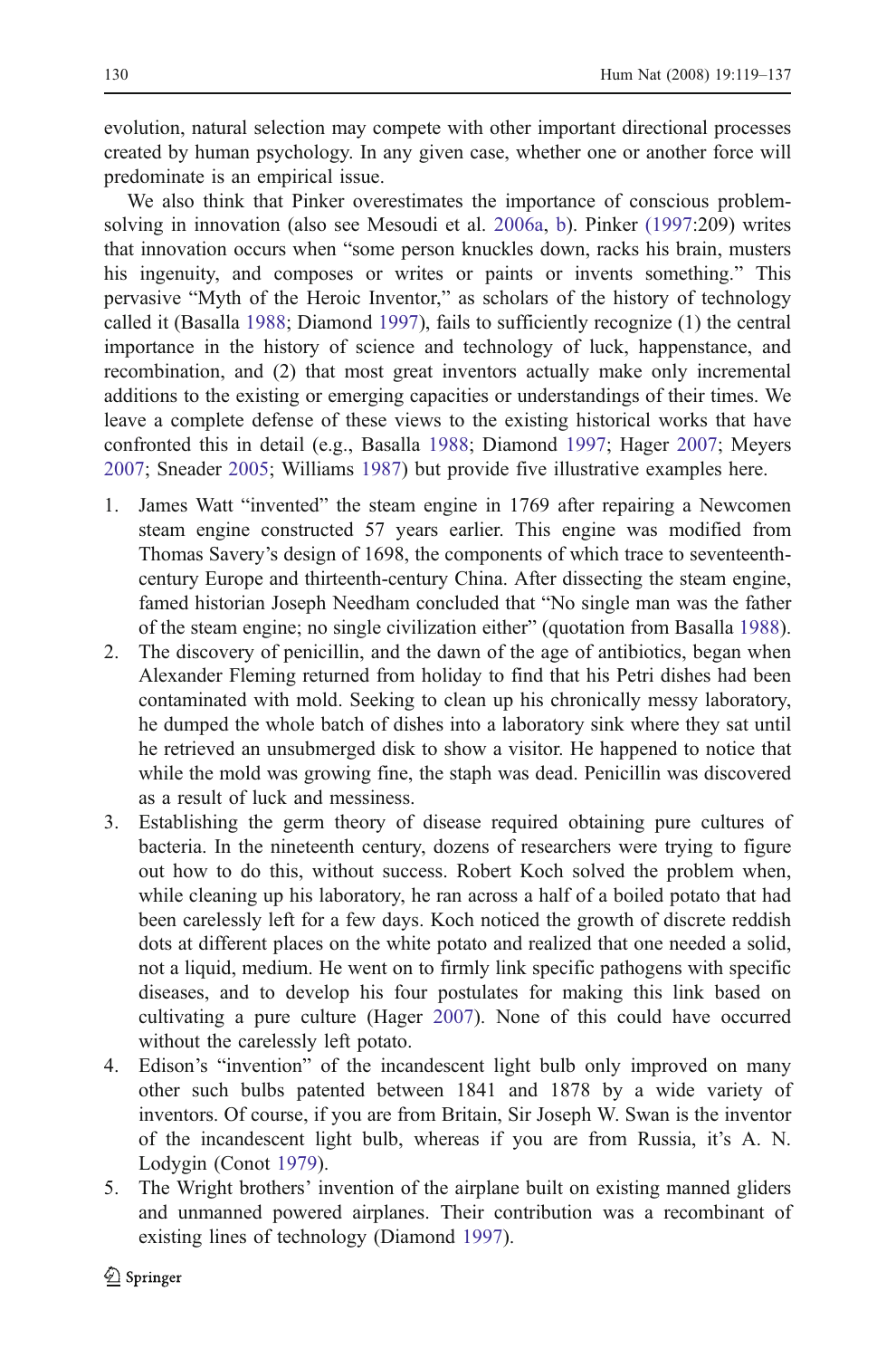Pinker errs in conflating exemplars of a work within a tradition with the tradition itself. Mozart composed innovative symphonies but he did not invent the symphony. Watt built innovative steam engines but he did not invent the steam engine.

We emphasize, however, that even if Pinker's view of innovation is correct, this does not mean (1) that selective forces cannot operate (since they require only variation, not *random* variation), and (2) that cultural evolution cannot be understood and modeled as a population process. What is important is that one has to construct specific models of *cultural* evolution, based on what is known of the underlying individual-level decision processes.

### Charting a Course: Foundations for a Unified Science of Cultural Phenomena

In this final section we briefly sketch some of the essential components for a successful research program in cultural evolution and human behavior. We do not strive here to take a full accounting of all the important and necessary domains of inquiry (see Mesoudi et al. [2006b](#page-17-0); Richerson and Boyd [2005](#page-17-0)), but only to highlight certain areas.

### Rich Psychology

Two key components of psychology are of most direct relevance to understanding cultural evolution. The first involves understanding how cognition directs social learning toward particular individuals or ideas, beliefs, and so on, and how cognition extracts, or makes use of, the socially available information in a population. For example, evolutionary theory applied to social learning predicts that individuals should use model-based cues of skill, success, health, prestige, and self-similarity (e.g., sex and ethnicity) to figure out who to pay particular attention to for cultural learning (Boyd and Richerson [1985](#page-15-0): chapter 8; Henrich and McElreath [2006](#page-16-0); Henrich and Gil-White [2001\)](#page-16-0). Similarly, theory also indicates that individuals should, in the absence of decisive social information from skilled (or successful, etc.) individuals or high-quality environmental information, rely on copying the majoritarian behavior conformist transmission (Boyd and Richerson [1985:](#page-15-0) chapter 7; Henrich and Boyd [1998\)](#page-16-0). Recent work has also suggested that, to avoid exploitation during cultural learning by models that seek to convey one representation while actually holding another, natural selection has equipped learners to rely on inferentially potent displays when acquiring memes that can be cheaply transmitted using verbal (or other symbolic) communication. Inferentially potent displays are actions that would likely only be performed by those models who actually hold (believe in) the memes they have expressed verbally (Henrich [2007\)](#page-16-0). Both experimental and field evidence support these different theoretical predictions to varying degrees (Henrich and Henrich [2007](#page-16-0)).

The second component of psychology involves inferential, storage, and recall processes (Sperber [1996\)](#page-17-0). How do cognitive processes organize and interpret information coming in from the social world? The idea here is to open the black box of imitation. In acquiring something like tool-making skill, how do individuals decompose a continuous stream of behavior into steps? How do individuals infer the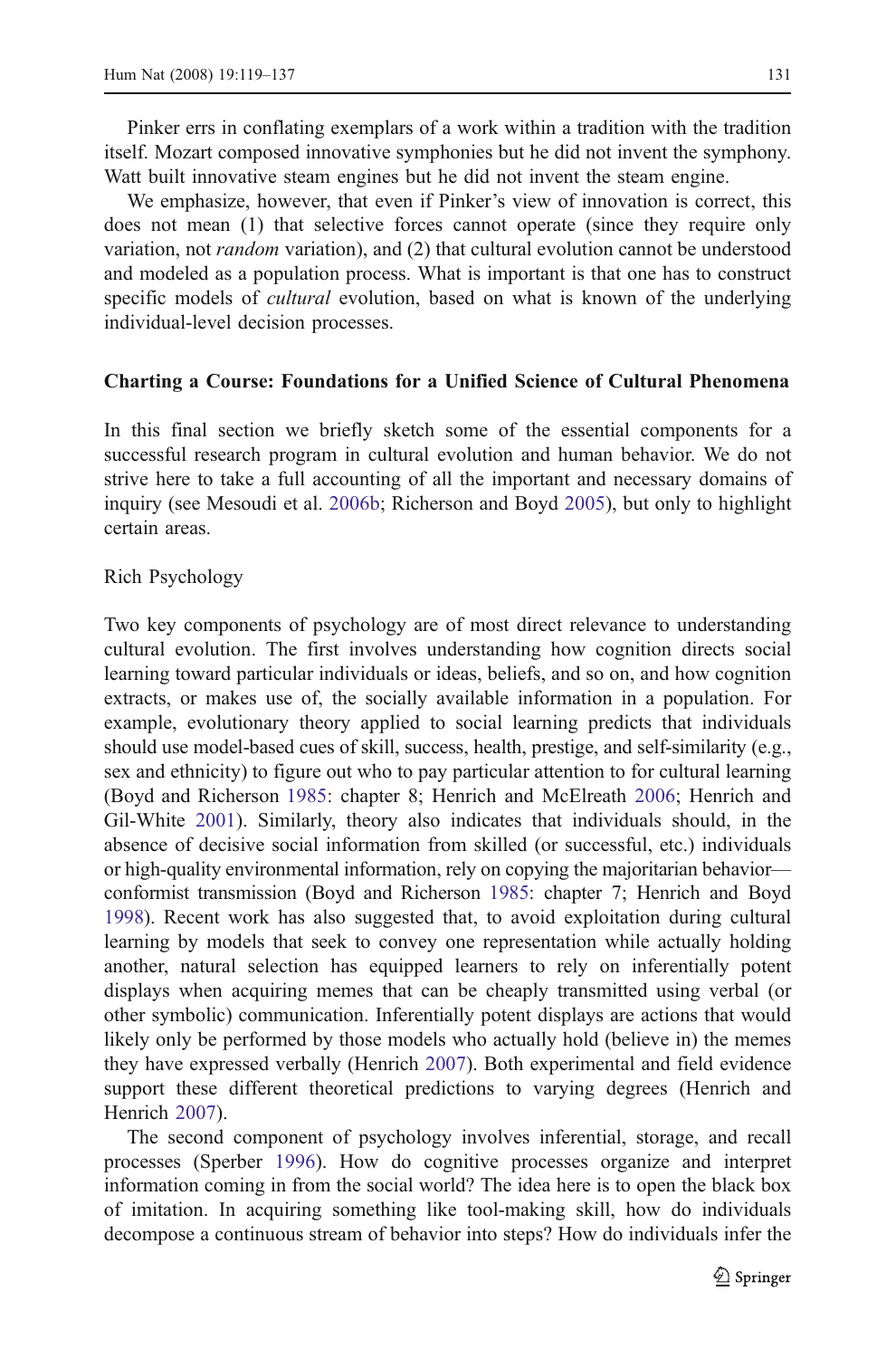goals of the individual they attempt to imitate? How do the building blocks of inference (e.g., theory of mind, naïve physics, folk biology) shape the inferences individuals draw from observing these selected cultural models (Atran [1998,](#page-15-0) [2002;](#page-15-0) Boyer [2001\)](#page-15-0)? Given that public representations of underlying mental representations are nearly always incomplete, how do inferential processes reconstruct mental representations? How do inference processes deal with the range of different public representations produced by a single individual? How do culturally acquired representations influence subsequent learning processes?

### Population Processes

Knowledge of psychological mechanisms and cognitive structures is insufficient to predict the epidemiology of cultural representations in most cases. Understanding the population-level consequences of individuals, each possessing learning psychologies and interacting, requires the construction of formal cultural evolutionary models. Even with simple psychological assumptions such models have proven useful in understanding a wide range of phenomena (Boyd and Richerson [1985\)](#page-15-0), including (1) the origins of ethnic groups (Boyd and Richerson [1987;](#page-15-0) McElreath et al. [2003](#page-17-0)), (2) evolution of economic specialization and the emergence of largescale cooperation (Boyd and Richerson [1992;](#page-15-0) Henrich and Boyd [2001](#page-16-0), [in press;](#page-16-0) Panchanathan and Boyd [2004\)](#page-17-0), (3) conditions for technological accumulation (Henrich [2004;](#page-16-0) Shennan [2001](#page-17-0)), (4) emergence of a culture of honor (McElreath [2003\)](#page-16-0), and (5) dynamics of the diffusion of innovations (Henrich [2001\)](#page-16-0).

Cobbling up from psychological mechanisms to population processes is also increasingly informing research on larger-scale cultural evolutionary processes. Important work arising from evolutionary archaeology and behavioral ecology is exploring how to use archaeological, ethnographic, and historical data to reconstruct cultural lineages, assess linkages between different cultural traits, recognize adaptive processes, and predict migration patterns (Bentley et al. [2007](#page-15-0); Collard et al. [2006;](#page-16-0) Eerkens and Lipo [2005;](#page-16-0) Lipo et al. [2006;](#page-16-0) Shennan [in press\)](#page-17-0).

### Ecological-Economic Processes

The fitness of cultural variants may be determined entirely by psychological forces, but more commonly different variants have consequences in the environments in which people live. These consequences will often interact with psychological forces (Baum [2005\)](#page-15-0). People will find some cultural variants useful in one environment and another useful in a different environment; reinforcement at the individual level will create content-based biases favoring different variants in different environments. Similarly, economic success often translates into prestige and model-based cultural transmission biases, and different activities lead to economic successes in different economies. But residual effects not accounted for by psychology are also liable to be common. The many forms of natural selection are candidates to influence cultural evolution and to produce cultural fitnesses that *are* close analogs to genetic fitnesses. But these effects are importantly different from those generated by psychological processes (Richerson and Boyd [2005](#page-17-0)).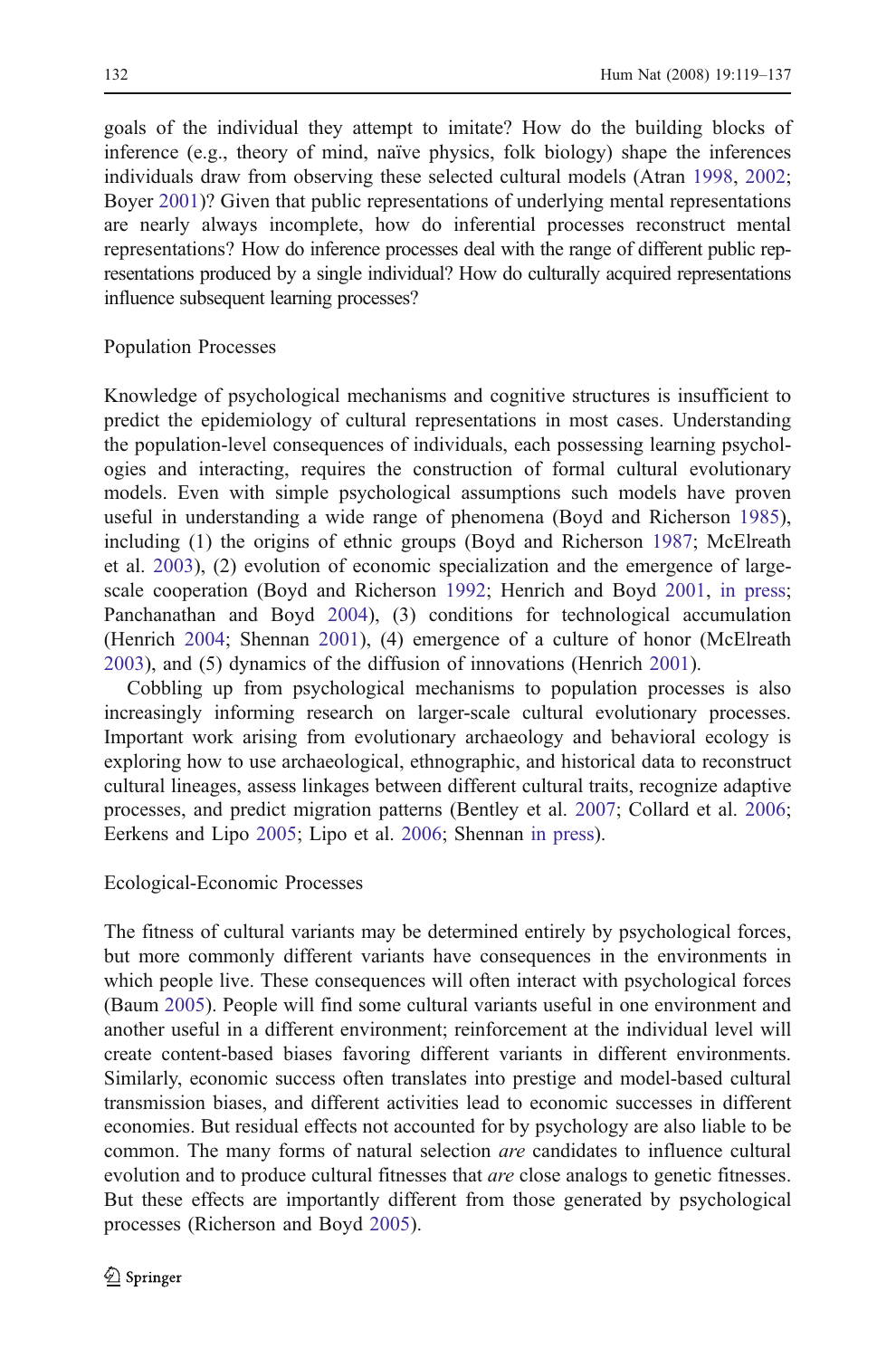### Evolutionary and Culture-Gene Coevolutionary Origins

What are the evolutionary origins of the psychological capacities that give rise to cultural evolution? Understanding the origins of the psychological mechanisms discussed above goes hand-in-hand with hypothesizing what the details of those mechanisms might be. To date, we and our colleagues have explored the evolution of, and trade-offs regarding, parent-offspring transmission (McElreath and Strimling [in press](#page-16-0)), conformist transmission, prestige-biased transmission, and ethnic biases (McElreath et al. [2003\)](#page-17-0). We have also sought to understand why human-like cultural and cognitive abilities are so rare in nature (Boyd and Richerson [1996](#page-15-0)).

In our view, one of the most important, and least explored, avenues of evolutionary inquiry in human behavior and psychology are the "Baldwinian" processes that arise from the interaction of cultural and genetic transmission. Cultural traditions manifestly change the environments faced by human genes (Durham [1991](#page-16-0); Henrich and Henrich [2007;](#page-16-0) Laland et al. [2000](#page-16-0); McElreath et al. [2003;](#page-17-0) Richerson and Boyd [1998,](#page-17-0) [2000,](#page-17-0) [2005\)](#page-17-0). This opens novel evolutionary pathways that are not available to species that are not heavily reliant on social learning for acquiring phenotype (Mesoudi and Laland [2007\)](#page-17-0). Human teeth, lack of body hair, digestive processes, malaria resistance, and manual dexterity certainly cannot be understood without realizing that genes responded to the cultural transmission of the use of clothing, fire, agriculture, and tools (Wrangham et al. [1999\)](#page-17-0). Similarly, culture has likely shaped cognition, both directly and indirectly by changing the selective environment faced by genes. Despite numerous physiological examples and gene-culture coevolution and a rock-solid theoretical foundation, mainstream evolutionary psychology (e.g., Pinker [1997;](#page-17-0) Tooby and Cosmides [1992](#page-17-0)) has largely ignored gene-culture coevolution.

### Methodological Pluralism

The theoretical and empirical demands of this program exceed those available in any one discipline. Theoretically, tools have been drawn from population genetics, communication theory, epidemiology, learning theory, statistics, and evolutionary game theory. In the future, insight may come from fields as diverse as information theory and statistical mechanics. Empirically, our program demands the integration of both observational and experimental data from human biology, psychology, economics and anthropology (e.g., Henrich et al. [2004](#page-16-0); Mesoudi [2008\)](#page-17-0), as well as studies of processes of long-term change from paleoecology, history, and archaeology (e.g., Henrich [2004;](#page-16-0) Richerson and Boyd [2005;](#page-17-0) Shennan [2003](#page-17-0), [in](#page-17-0) [press](#page-17-0)).

### Conclusion

We believe that the Darwinian approach differs from traditional social sciences approaches in ways that are not yet fully appreciated. All five misunderstandings we describe here have a common theme. They result from a tendency to think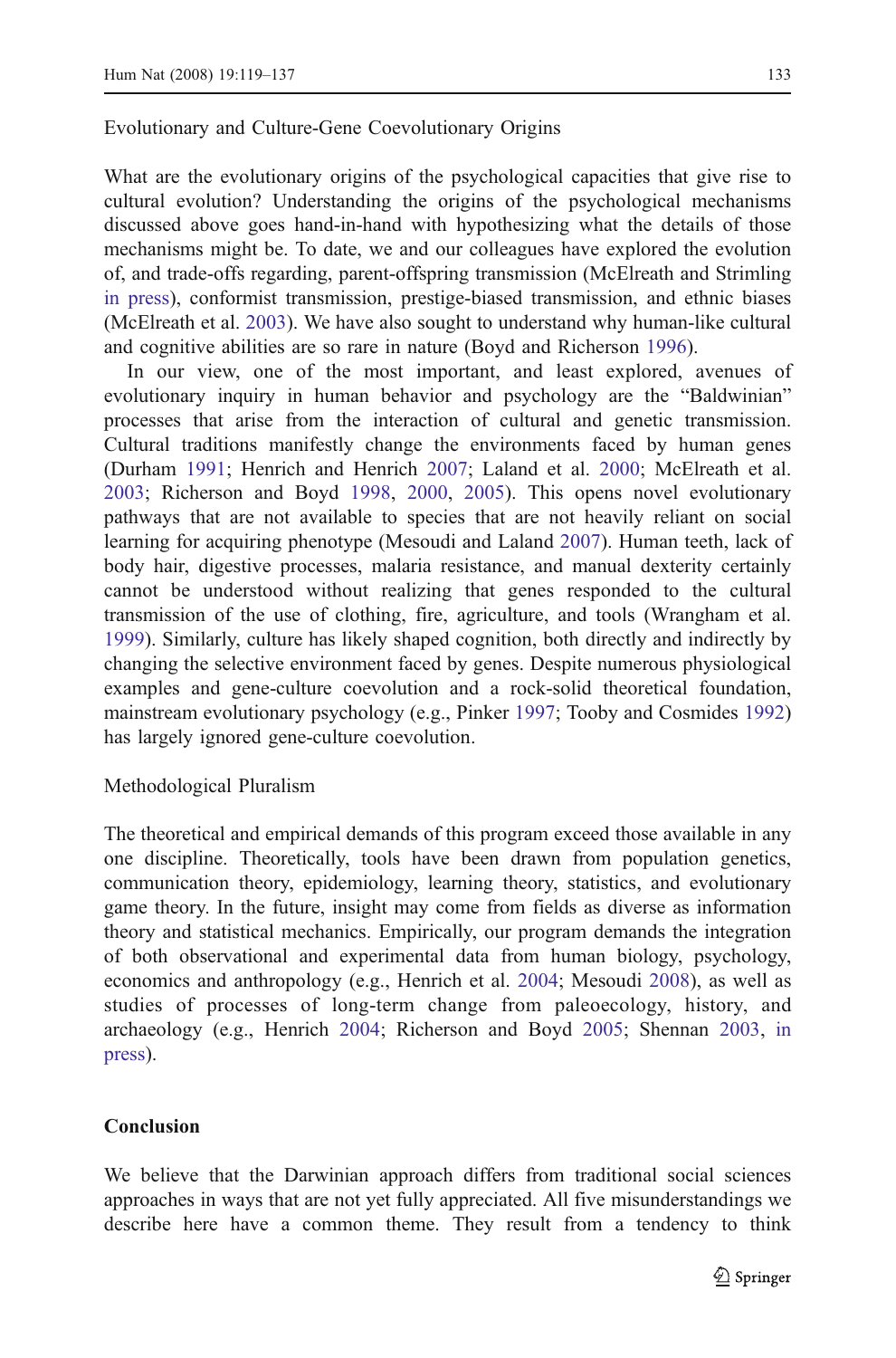<span id="page-15-0"></span>categorically rather than quantitatively. Take the meme controversy. The disputants take the main issue to be whether or not culture is highly analogous to genes. If so, then their evolution is to be explained by Darwinian fitness; if not, Darwinism is useless. If we are correct, this debate is a red herring. The proper approach is to recognize that the analogy between genes and culture is quite loose, and to build up a theory of cultural evolution that takes into account the actual properties of the cultural system (Mesoudi et al. [2006b\)](#page-17-0). Culture has a much richer array of psychological processes with population level consequences than is the case for genes. But neither particular psychological forces nor the integrated effect of all such forces in any way rules out a role for natural selection, or vice versa. The matter turns entirely on how the numbers work out in the particular case at hand. Because its most complex examples are confined to our species, culture can hardly prove to be as diverse in its outcomes as organic evolution. However, we expect that it will turn out to be a baroque system. The balance of evolutionary forces on culture no doubt changed with the advent of mass literacy and mass media; no doubt economically important traits differ from symbolic ones; and so forth. To paraphrase something J. B. S. Haldane is supposed to have said: Culture is not only queerer than we imagine but, as of this moment, queerer than we can imagine.

Acknowledgments We thank Natalie Henrich for her comments as well as the three insightful anonymous reviewers. Boyd and Henrich thank the Institute for Advanced Study in Berlin, where much of this paper was written. Boyd's contribution was partially funded by a grant from the MacArthur Foundation and Henrich's contribution was partially funded by the National Science Foundation.

### References

- Atran, S. (1998). Folk biology and the anthropology of science: cognitive universals and cultural particulars. Behavioral and Brain Sciences, 21, 547–609.
- Atran, S. (2001). The trouble with memes: inference versus imitation in cultural creation. *Human Nature*, 12, 351–381.
- Atran, S. (2002). The religious landscape. Cambridge: Cambridge University Press.
- Aunger, R. (2002). The electric meme: A new theory of how we think. New York: Free Press.
- Basalla, G. (1988). The evolution of technology. New York: Cambridge University Press.
- Baum, W. M. (2005). Understanding behaviorism: Behavior, culture, evolution. Oxford: Blackwell.
- Bentley, R. A., et al. (2007). Regular rates of popular culture change reflect random copying. Evolution and Human Behavior, 28, 151–158.
- Blackmore, S. (1999). The meme machine. Oxford: Oxford University Press.
- Boyd, R., & Richerson, P. J. (1985). Culture and the evolutionary process. Chicago: University of Chicago Press.
- Boyd, R., & Richerson, P. J. (1987). The evolution of ethnic markers. Cultural Anthropology, 2, 27–38.
- Boyd, R., & Richerson, P. J. (1992). Punishment allows the evolution of cooperation (or anything else) in sizable groups. Ethology & Sociobiology, 13, 171-195.
- Boyd, R., & Richerson, P. J. (1995). Why does culture increase adaptability? *Ethology* & *Sociobiology*, 16, 125–143.
- Boyd, R., & Richerson, P. J. (1996). Why culture is common, but cultural evolution is rare. *Proceedings of* the British Academy, 88, 77–93.
- Boyer, P. (1994). The naturalness of religious ideas. Berkeley: University of California Press.
- Boyer, P. (1999). Cognitive tracks of cultural inheritance: how evolved intuitive ontology governs cultural transmission. American Anthropologist, 100, 876–889.
- Boyer, P. (2001). Religion explained: The evolutionary origins of religious thought. New York: Basic Books.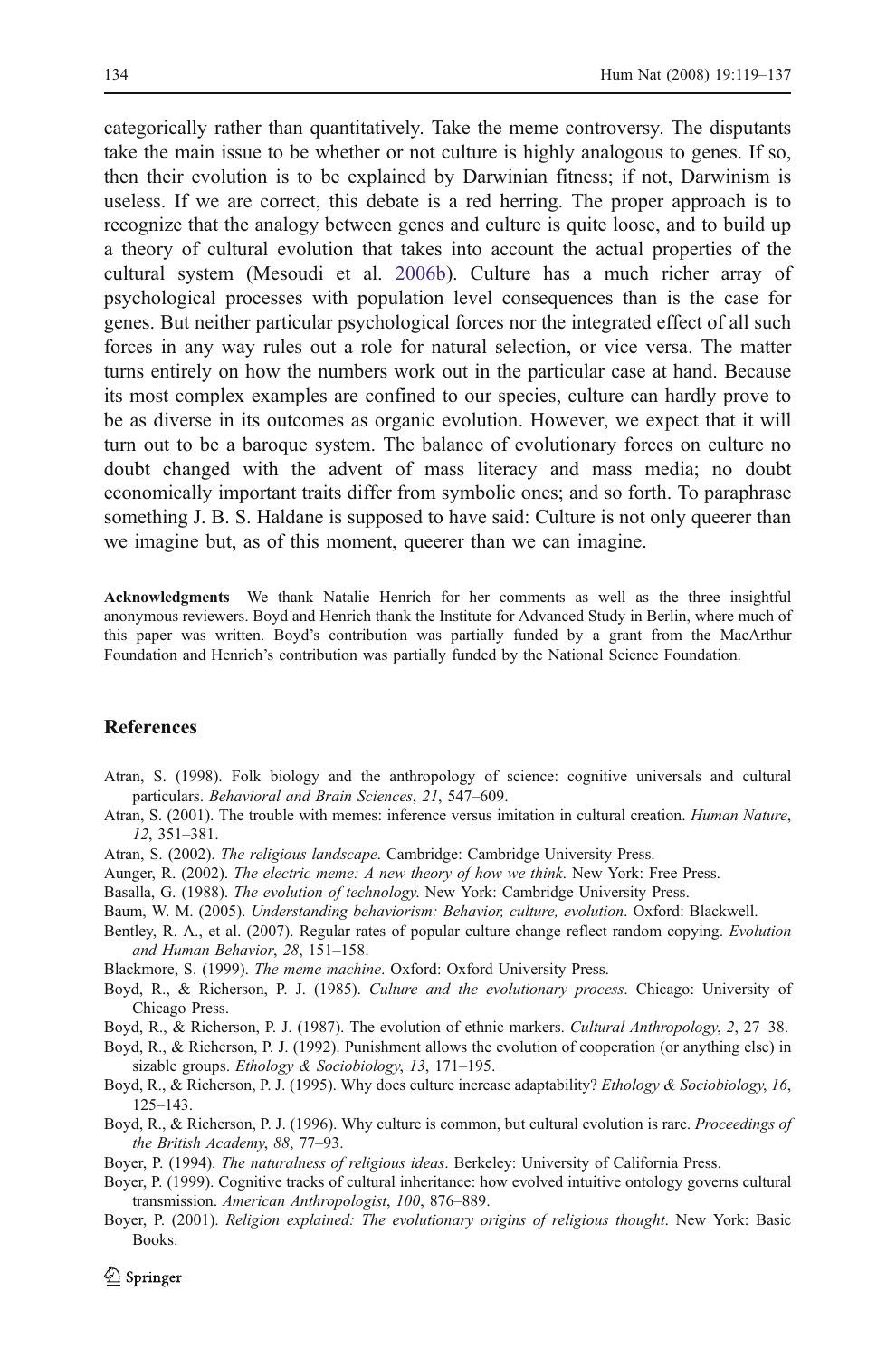- <span id="page-16-0"></span>Cavalli-Sforza, L. L., & Feldman, M. (1981). Cultural transmission and evolution. Princeton: Princeton University Press.
- Claidiere, N., & Sperber, D. (2007). The role of attraction in cultural evolution. Journal of Cognition and Culture, 7, 89–111.
- Collard, M., Shennan, S. J., & Tehrani, J. J. (2006). Branching, blending, and the evolution of cultural similarities and differences among human populations. Evolution and Human Behavior, 27, 168–184.
- Conot, R. E. (1979). A streak of luck. New York: Seaview Books (distributed by Simon and Schuster).
- Dawkins, R. (1976). The selfish gene. Oxford: Oxford Unversity Press.
- Dawkins, R. (1982). The extended phenotype. Oxford: Oxford University Press.
- Dennett, D. (1995). Darwin's dangerous idea. London: Penguin Press.
- Diamond, J. M. (1997). Guns, germs, and steel: The fates of human societies. New York: W.W. Norton & Co.
- Durham, W. H. (1991). Coevolution: Genes, culture, and human diversity. Stanford: Stanford University Press.
- Eerkens, J. W., & Lipo, C. P. (2005). Cultural transmission, copying errors, and the generation of variation in material culture and the archaeological record. Journal of Anthropological Archaeology, 24, 316–334.
- Grant, P., & Grant, R. (1986). Ecology and evolution of Darwin's finches. Princeton, NJ: Princeton University Press.
- Hager, T. (2007). The demon under the microscope. New York: Three Rivers Press.
- Henrich, J. (2001). Cultural transmission and the diffusion of innovations: adoption dynamics indicate that biased cultural transmission is the predominate force in behavioral change and much of sociocultural evolution. American Anthropologist, 103, 992–1013.
- Henrich, J. (2004). Demography and cultural evolution: why adaptive cultural processes produced maladaptive losses in Tasmania. American Antiquity, 69, 197–214.
- Henrich, J. (2007). The evolution of costly displays, cooperation, and religion: Inferentially potent displays and their implications for cultural evolution. Economics and Evolution working paper series. Evolutionary Economics Group, MPI Jena, Germany. <Available at [https://papers.econ.mpg.de/evo/](http://papers.econ.mpg.de/evo/discussionpapers/2007-21.pdf) [discussionpapers/2007](http://papers.econ.mpg.de/evo/discussionpapers/2007-21.pdf)–21.pdf>
- Henrich, J., & Boyd, R. (1998). The evolution of conformist transmission and the emergence of betweengroup differences. Evolution and Human Behavior, 19, 215–242.
- Henrich, J., & Boyd, R. (2001). Why people punish defectors: weak conformist transmission can stabilize costly enforcement of norms in cooperative dilemmas. Journal of Theoretical Biology, 208, 79–89.
- Henrich, J., & Boyd, R. (2002). On modeling cultural evolution: why replicators are not necessary for cultural evolution. Journal of Cognition and Culture, 2(2), 87–112.
- Henrich, J, & Boyd, R. (In press). Division of labor, economic specialization, and the evolution of social stratification. Current Anthropology, in press.
- Henrich, J., & Gil-White, F. (2001). The evolution of prestige: freely conferred deference as a mechanism for enhancing the benefits of cultural transmission. Evolution and Human Behavior, 22, 165–196.
- Henrich, J., & McElreath, R. (2006). Dual inheritance theory: The evolution of human cultural capacities and cultural evolution. In R. Dunbar, & L. Barrett (Eds.) Oxford Handbook of evolutionary psychology (pp. 555–570). Oxford: Oxford University Press.
- Henrich, J. et al. (Eds.) (2004). Foundations of human sociality: Economic experiments and ethnographic evidence from fifteen small-scale societies. Oxford: Oxford University Press.
- Henrich, N. S., & Henrich, J. (2007). Why humans cooperate: A cultural and evolutionary explanation. Oxford: Oxford University Press.
- Johnson, A. W., & Price-Williams, D. R. (1996). Oedipus ubiquitous: The family complex in world folk literature. Stanford: Stanford University Press.
- Laland, K. N., Odling-Smee, J., & Feldman, M. W. (2000). Niche construction, biological evolution, and cultural change. Behavioral and Brain Sciences, 23, 131–175.
- Leslie, A. M. (1994). ToMM, ToBY, and agency: Core architecture and domain specificity. In L. A. Hirschfeld, & S. A. Gelman (Eds.) Mapping the mind: Domain specificity in cognition and culture (pp. 119–148). Cambridge: Cambridge University Press.
- Lipo, C. P. (Ed.) (2006). Mapping our ancestors. Piscataway, NJ: Aldine Transaction.
- Martindale, C. (1975). Romantic progression: The psychology of literary history. Halsted: Washington Hemisphere.
- McElreath, R. (2003). Reputation and the evolution of conflict. Journal of Theoretical Biology, 220, 345–357.
- McElreath, R., & Boyd, R. (2007). *Modeling the evolution of social behavior*. Princeton: Princeton University Press.
- McElreath, R., & Strimling, P. (2008). When natural selection favors imitation of parents. Current Anthropology, in press.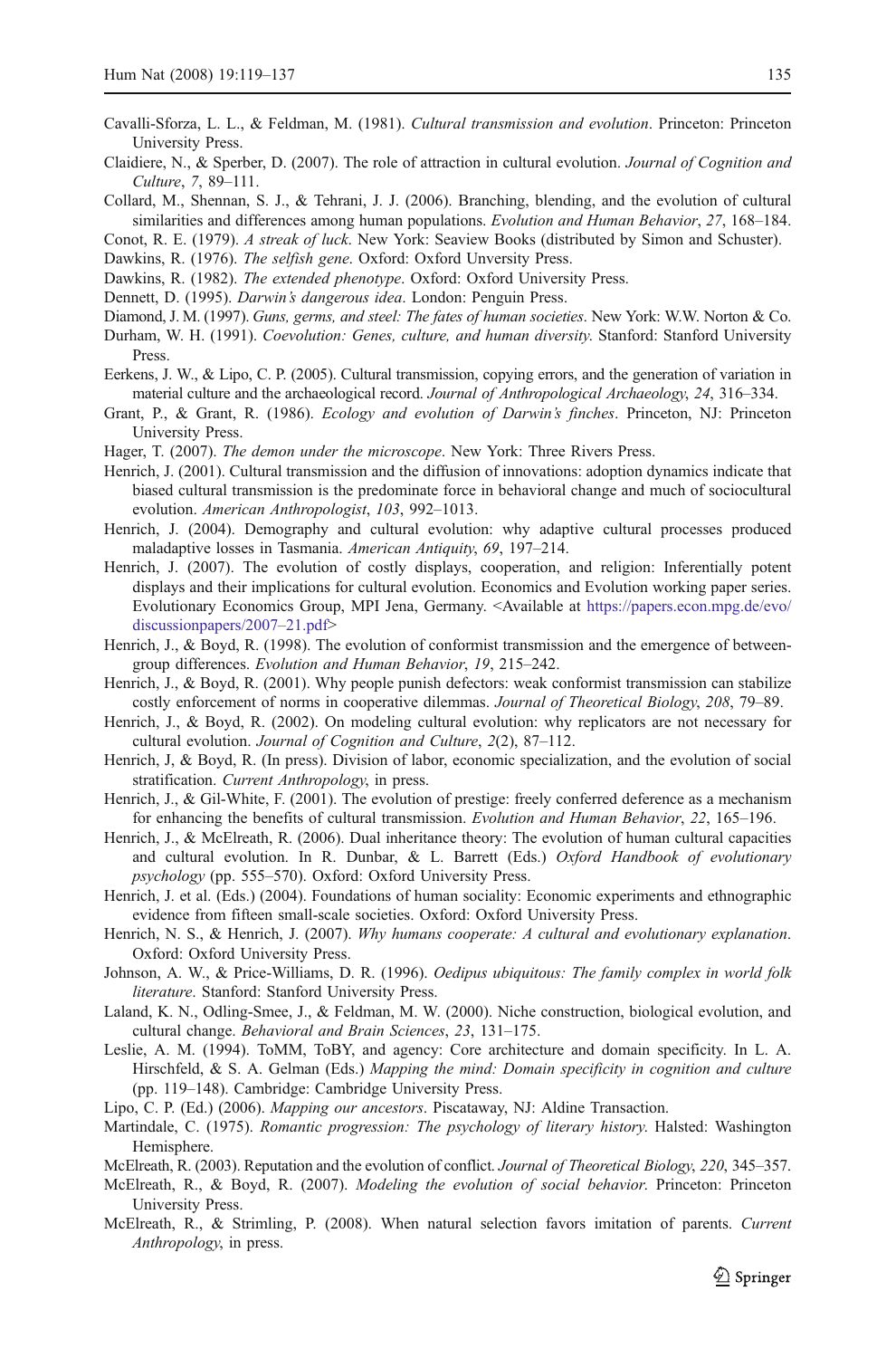- <span id="page-17-0"></span>McElreath, R., Boyd, R., & Richerson, P. J. (2003). Shared norms and the evolution of ethnic markers. Current Anthropology, 44, 122–129.
- McElreath, R., et al. (2005). Applying evolutionary models to the laboratory study of social learning. Evolution and Human Behavior, 26, 483–508.
- Mesoudi, A. (2008). The cultural transmission of Great Basin projectile technology: an experimental simulation. American Antiquity, 73, 3–28.
- Mesoudi, A., & Laland, K. N. (2007). Culturally transmitted paternity beliefs and the evolution of human mating behaviour. Proceedings of the Royal Society of London. B: Biological Sciences, 274, 1273– 1278.
- Mesoudi, A., Whiten, A., & Laland, K. N. (2004). Perspective: is human cultural evolution Darwinian? Evidence reviewed from the perspective of The Origin of Species. Evolution, 58, 1–11.
- Mesoudi, A., Whiten, A., & Laland, K. N. (2006a). A science of culture: clarifications and extensions. Behavioral and Brain Sciences, 29, 366–383.
- Mesoudi, A., Whiten, A., & Laland, K. N. (2006b). Towards a unified science of cultural evolution. Behavioral and Brain Sciences, 29, 329–347.
- Meyers, M. A. (2007). Happy accidents: Serendipity in modern medical breakthroughs. New York: Arcade.
- Offerman, T., & Sonnemans, J. (1998). Learning by experience and learning by imitating others. Journal of Economic Behavior and Organization, 34, 559–575.
- Panchanathan, K., & Boyd, R. (2004). Indirect reciprocity can stabilize cooperation without the secondorder free rider problem. Nature, 432, 499–502.
- Pinker, S. (1997). How the mind works. New York: W. W. Norton.
- Richerson, P., & Boyd, R. (1998). The evolution of ultrasociality. In I. Eibl-Eibesfeldt, & F. K. Salter (Eds.) Indoctrinability, ideology and warfare (pp. 71–96). New York: Berghahn Books.
- Richerson, P., & Boyd, R. (2000). Complex societies: the evolutionary dynamics of a crude superorganism. Human Nature, 10, 253–289.
- Richerson, P., & Boyd, R. (2005). Not by genes alone: How culture transformed human evolution. Chicago: University of Chicago Press.
- Rogers, A. (1989). Does biology constrain culture? American Anthropologist, 90, 819–831.
- Rogers, E. M. (1995). Diffusion of innovations. New York: Free Press.
- Rosenthal, T. L., & Zimmerman, B. J. (1978). Social learning and cognition. New York: Academic Press.
- Shennan, S. (2001). Demography and cultural innovation: a model and its implications for the emergence of modern human culture. Cambridge Archaeology Journal, 11, 5–16.
- Shennan, S. (2003). Genes, memes, and human history: Darwinian archaeology and cultural evolution. London: Thames & Hudson.
- Shennan, S. (in press). Pattern and process in cultural evolution. Berkeley: University of California.
- Sneader, W. (2005). Drug discovery: A history. Chichester, England, and Hoboken, NJ: Wiley.
- Sperber, D. (1996). Explaining culture: A naturalistic approach. Oxford, UK, and Cambridge, MA: Blackwell.
- Taylor, G. (1996). Cultural selection. New York: Basic Books.
- Tomasello, M. (1996). Do apes ape? In C. M. Heyes, & B. G. Galef Jr. (Eds.) Social learning in animals: The roots of culture (pp. 319–346). San Diego: Academic Press.
- Tooby, J., & Cosmides, L. (1992). The psychological foundations of culture. In J. Barkow, L. Cosmides, & J. Tooby (Eds.) The adapted mind (pp. 19–136). New York: Oxford University Press.
- Whiten, A. (2000). Primate culture and social learning. Cognitive Science, 24(3), 477–508.
- Williams, T. (1987). The history of invention. New York: Facts on File.
- Wrangham, R. W., et al. (1999). The raw and the stolen: cooking and the ecology of human origins. Current Anthropology, 40, 567–594.

Joseph Henrich (Ph.D. UCLA, 1999) holds the Canada Research Chair in Culture, Cognition, and Coevolution in the Departments of Psychology and Economics at the University of British Columbia. His research combines behavioral and cognitive experiments, in-depth field ethnography, and evolutionary modeling to explore the coevolutionary emergence of cooperative institutions, prosocial motivations, religions, and complex cultural adaptations. See his website at <http://www.psych.ubc.ca/~henrich/home.html.>